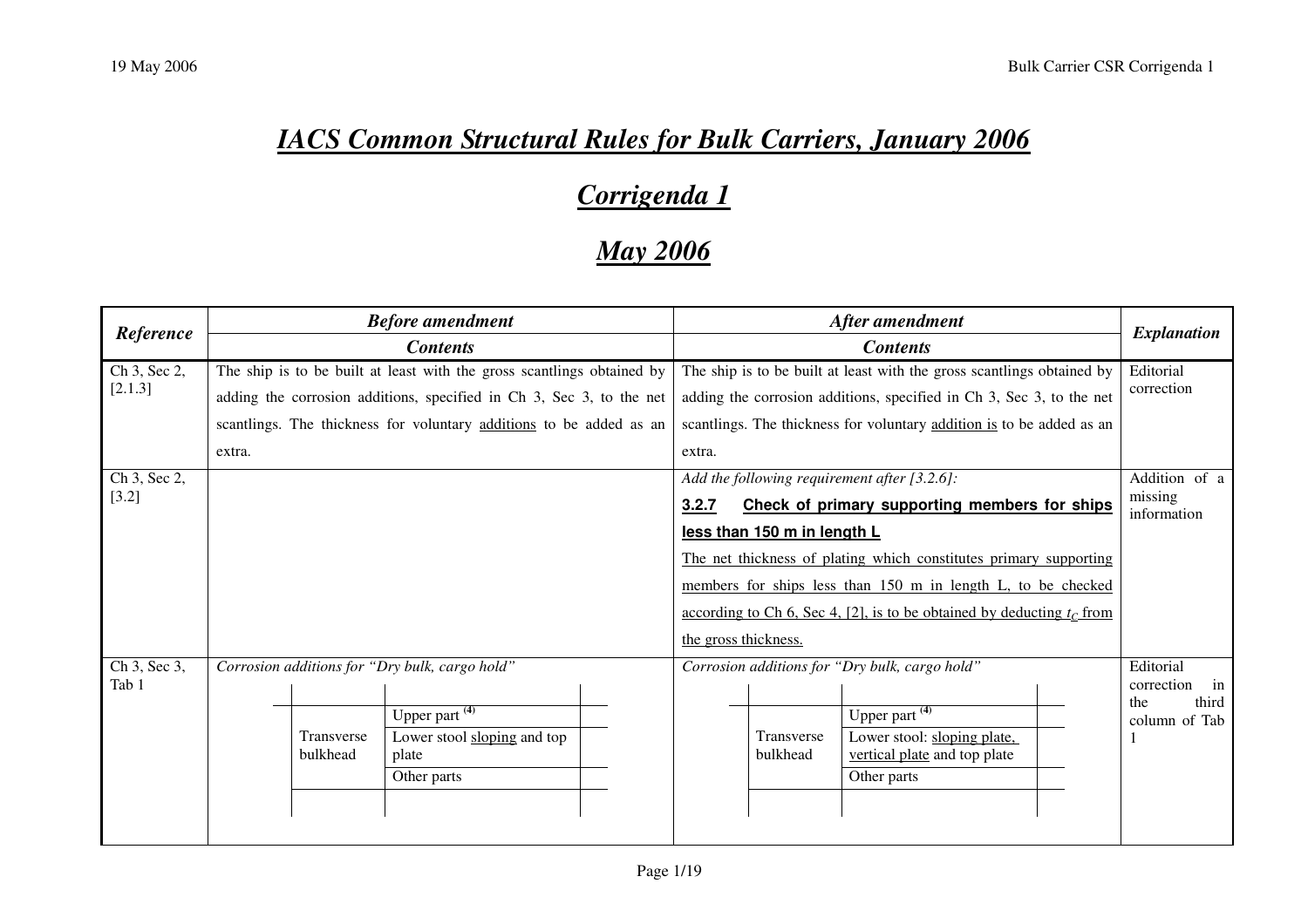| Reference                | <b>Before amendment</b>                                                                                                 | After amendment                                                                                                                                                | <b>Explanation</b>      |  |
|--------------------------|-------------------------------------------------------------------------------------------------------------------------|----------------------------------------------------------------------------------------------------------------------------------------------------------------|-------------------------|--|
|                          | <b>Contents</b>                                                                                                         | <b>Contents</b>                                                                                                                                                |                         |  |
| Ch 3, Sec 6,             | Bilge keels are not be welded directly to the shell plating. An                                                         | Bilge keels are not be welded directly to the shell plating. An                                                                                                | Sentence                |  |
| [6.5.2]                  | intermediate flat whose thickness is equal to that of the bilge strake is                                               | intermediate flat is required on the shell plating. The ends of the                                                                                            | stated twice in<br>the  |  |
|                          | required on the shell plating. The ends of the bilge keel are to be sniped                                              | bilge keel are to be sniped as shown in Fig.18 or rounded with large                                                                                           | requirement.            |  |
|                          | as shown in Fig.18 or rounded with large radius. The ends are to be                                                     | radius. The ends are to be located in way of transverse bilge                                                                                                  |                         |  |
|                          | located in way of transverse bilge stiffeners inside the shell plating and                                              | stiffeners inside the shell plating and the ends of intermediate flat are                                                                                      |                         |  |
|                          | the ends of intermediate flat are not to be located at the block joints.                                                | not to be located at the block joints.                                                                                                                         |                         |  |
|                          | The bilge keel and the intermediate flat are to be made of steel with the                                               | The bilge keel and the intermediate flat are to be made of steel with                                                                                          |                         |  |
|                          | same yield stress as the one of the bilge strake. The bilge keel with a                                                 | the same yield stress as the one of the bilge strake. The bilge keel                                                                                           |                         |  |
|                          | length greater than 0.15L is to be made with the same grade of steel as                                                 | with a length greater than 0.15L is to be made with the same grade                                                                                             |                         |  |
|                          | the one of bilge strake.                                                                                                | of steel as the one of bilge strake.                                                                                                                           |                         |  |
|                          | The net thickness of the intermediate flat is to be equal to that of the                                                | The net thickness of the intermediate flat is to be equal to that of the                                                                                       |                         |  |
|                          | bilge strake. However, this thickness may generally not be greater than                                                 | bilge strake. However, this thickness may generally not be greater                                                                                             |                         |  |
|                          | 15 mm.                                                                                                                  | than 15 mm.                                                                                                                                                    |                         |  |
|                          | Scallops in the bilge keels are to be avoided.                                                                          | Scallops in the bilge keels are to be avoided.                                                                                                                 |                         |  |
|                          |                                                                                                                         |                                                                                                                                                                |                         |  |
| Ch 4, Sec 3,<br>Figure 1 | Figure 1: Sign conventions for shear forces Q and bending<br>moments M <sub>sw</sub> , M <sub>wv</sub> , M <sub>H</sub> | Figure 1: Sign conventions for shear forces Q and<br>bending moments M <sub>SW</sub> , M <sub>WV</sub> , M <sub>WH</sub>                                       | Editorial<br>correction |  |
| Ch4, Sec5,               | For the positive hydrodynamic pressure at the waterline (in load cases                                                  | For the positive hydrodynamic pressure at the waterline (in load                                                                                               | Editorial               |  |
| [1.6.1]                  | $H1, H2, F1, R1, R2$ and P1), the hydrodynamic pressure $P_{W,C}$ at the side                                           | cases $\underline{H1}$ , $\underline{H2}$ , $\underline{F2}$ , $\underline{R1}$ , $\underline{R2}$ and $\underline{P1}$ ), the hydrodynamic pressure $P_{W.C}$ | correction              |  |
|                          | above waterline is given (see Fig 5), in $kN/m^2$ , by:                                                                 | at the side above waterline is given (see Fig 5), in $kN/m^2$ , by:                                                                                            |                         |  |
|                          |                                                                                                                         |                                                                                                                                                                |                         |  |
| Ch4, Sec5,               | For the negative hydrodynamic pressure at the waterline (in load                                                        | For the negative hydrodynamic pressure at the waterline (in load                                                                                               | Editorial               |  |
| [1.6.2]                  | cases $\underline{H1}$ , H2, F2, R1, R2, and P2), the hydrodynamic pressure $P_{W,C}$ ,                                 | cases H1, H2, F1, R1, R2 and P2), the hydrodynamic pressure                                                                                                    | correction              |  |
|                          | under the waterline is given (see Fig 5), in $kN/m^2$ , by:                                                             | $P_{W.C}$ , under the waterline is given (see Fig 5), in kN/m <sup>2</sup> , by:                                                                               |                         |  |
|                          |                                                                                                                         |                                                                                                                                                                |                         |  |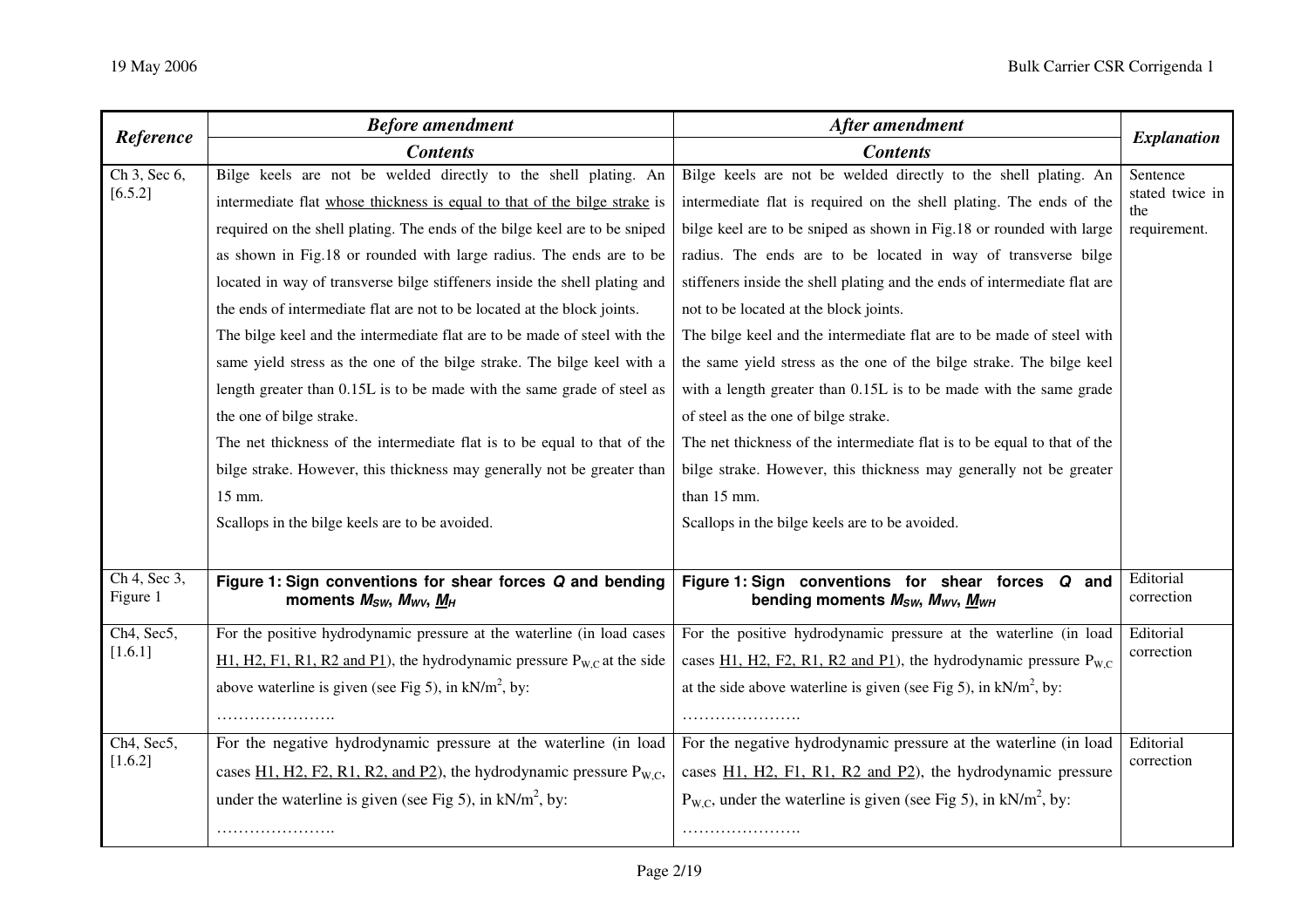| Reference                 | <b>Before amendment</b>                                                                       | After amendment                                                                          |                                            |
|---------------------------|-----------------------------------------------------------------------------------------------|------------------------------------------------------------------------------------------|--------------------------------------------|
|                           | <b>Contents</b>                                                                               | <b>Contents</b>                                                                          | <b>Explanation</b>                         |
| Ch 4, Sec 6,<br>Symbols   | : Density of the dry bulk cargo, in $t/m3$ , taken equal to:<br>$\rho_c$                      | : Density of the dry bulk cargo, in $t/m3$ , taken equal to:<br>$\rho_c$                 | Editorial                                  |
|                           | the value given in Tab 1 for ships having a length of                                         | the value given in Tab 1 for ships having a length $L$                                   | correction                                 |
|                           | 150 m and above                                                                               | of 150 m and above                                                                       |                                            |
|                           | the maximum density from the loading manual for                                               | the maximum density from the loading manual for                                          |                                            |
|                           | ships having a length less than 150 m                                                         | ships having a length $L$ less than 150 m                                                |                                            |
| $Ch$ 4, Sec 6,<br>[1.1.2] | where:                                                                                        | where:                                                                                   | Editorial<br>correction                    |
|                           | : Vertical distance obtained from the following formula, see Fig.<br>$h_1$<br>2.              | : Vertical distance, in m, obtained from the following formula,<br>$h_{1}$<br>see Fig 2. | (Units for $h_1$ ,<br>$V_{TS}$ and $h_2$ ) |
|                           |                                                                                               |                                                                                          |                                            |
|                           | $V_{TS}$ : Total volume of transverse stools at bottom of transverse                          | $V_{TS}$ : Total volume, in m <sup>3</sup> , of transverse stools at bottom of           |                                            |
|                           | bulkheads within the concerned cargo hold length $\ell_H$ . This                              | transverse bulkheads within the concerned cargo hold length                              |                                            |
|                           | volume excludes the part of hopper tank passing through the                                   | $\ell_H$ . This volume excludes the part of hopper tank passing                          |                                            |
|                           | transverse bulkhead.                                                                          | through the transverse bulkhead.                                                         |                                            |
|                           | : Bulk cargo upper surface, depending on y, given by:<br>h <sub>2</sub>                       | : Bulk cargo upper surface, in m, depending on y, given by:<br>h <sub>2</sub>            |                                            |
|                           |                                                                                               |                                                                                          |                                            |
| Ch 4, Sec 7,<br>[1.1]     | 1.1<br>Ships having a length less than 150 m                                                  | Ships having a length L less than 150 m<br>1.1                                           | Editorial<br>correction                    |
| Ch 4, Sec 7,<br>$[1.2]$   | Ships having a length of 150 m and above<br>1.2                                               | Ships having a length L of 150 m and above<br>$1.2$                                      | Editorial<br>correction                    |
| Ch 4, Sec 7,              | The requirements in $[2]$ to $[4]$ are applicable to ships having a length of                 | The requirements in [2] to [4] are applicable to ships having a                          | Editorial                                  |
| [1.2.1]                   | 150 m and above.                                                                              | length $L$ of 150 m and above.                                                           | correction                                 |
| $Ch$ 4, Sec 8,<br>$[1.2]$ | Ships equal to or greater than 150 m in length<br>$1.2$                                       | Ships equal to or greater than 150 m in length L<br>1.2                                  | Editorial<br>correction                    |
| Ch 4, Sec 8,              | Ships equal to or greater than 150 m in length<br>2.1.2                                       | Ships equal to or greater than 150 m in length L<br>2.1.2                                | Editorial                                  |
| [2.1.2]                   | In addition to $[2.1.1]$ , for <b>BC-A</b> , <b>BC-B</b> , and <b>BC-C</b> ships, the loading | In addition to $[2.1.1]$ , for <b>BC-A, BC-B</b> and <b>BC-C</b> ships, the loading      | corrections                                |
|                           | manual is also to describe:                                                                   | manual is also to describe:                                                              |                                            |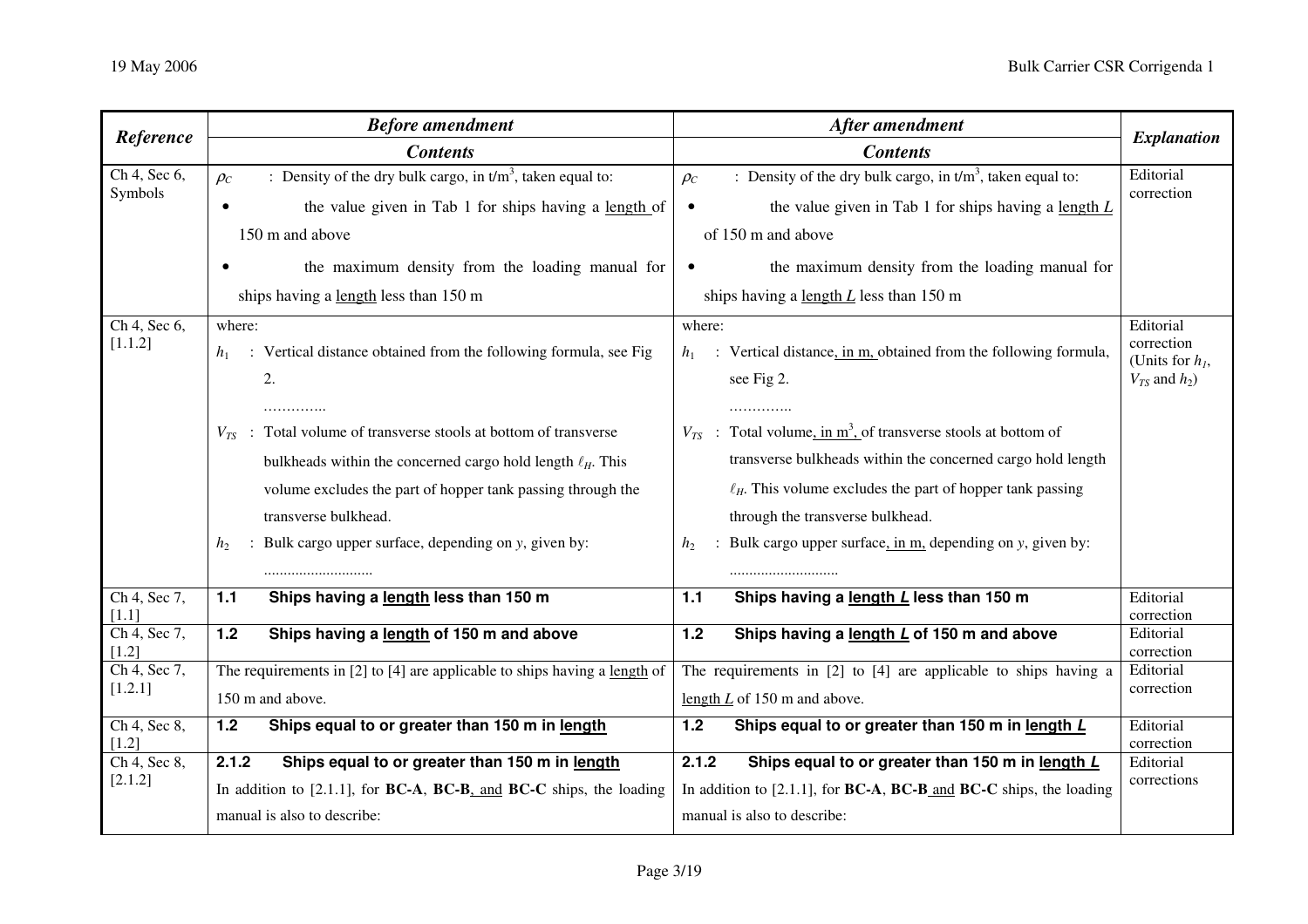| Reference                 | <b>Before amendment</b>                                                                         | After amendment                                                                | <b>Explanation</b>       |  |
|---------------------------|-------------------------------------------------------------------------------------------------|--------------------------------------------------------------------------------|--------------------------|--|
|                           | <b>Contents</b>                                                                                 | <b>Contents</b>                                                                |                          |  |
| Ch 4, Sec 8,              | 2.2.2<br>Ships equal to or greater than 150 m in length                                         | 2.2.2<br>Ships equal to or greater than 150 m in length L                      | Editorial<br>corrections |  |
| [2.2.2]                   | In addition to $[2.2.1]$ , for <b>BC-A</b> , <b>BC-B</b> , and <b>BC-C</b> ships, the following | In addition to [2.2.1], for BC-A, BC-B and BC-C ships, the                     |                          |  |
|                           | loading conditions,                                                                             | following loading conditions,                                                  |                          |  |
| $Ch$ 4, Sec 8,            | 3.1.2<br>Ships equal to or greater than 150 m in length                                         | 3.1.2<br>Ships equal to or greater than 150 m in length L                      | Editorial                |  |
| [3.1.2]                   | For BC-A, BC-B, and BC-C ships, the loading instrument is                                       | For BC-A, BC-B and BC-C ships, the loading instrument is                       | corrections              |  |
| Ch 4, Sec 8,              | 3.2.2<br>Ships equal to or greater than 150 m in length                                         | 3.2.2<br>Ships equal to or greater than 150 m in length L                      | Editorial                |  |
| [3.2.2]                   | In addition, for BC-A, BC-B, and BC-C ships, the approval                                       | In addition, for <b>BC-A</b> , <b>BC-B</b> and <b>BC-C</b> ships, the approval | corrections              |  |
| Ch 4, App 1,              | The requirements of this Appendix apply to ships of 150 m in length                             | The requirements of this Appendix apply to ships of 150 m in length            | Editorial                |  |
| [1.1.1]                   | and above.                                                                                      | $L$ and above.                                                                 | corrections              |  |
| $\overline{Ch4, App1}$ ,  | The maximum permissible cargo mass and the minimum required cargo                               | The maximum permissible cargo mass and the minimum required                    | Editorial                |  |
| [2.2.2]                   | mass corresponding to draught for loading/unloading conditions in                               | cargo mass corresponding to draught for loading/unloading                      | correction               |  |
|                           | harbour may be increased or decreased by 15% of the maximum                                     | conditions in harbour may be increased or decreased by 15% of the              |                          |  |
|                           | permissible mass for the cargo hold in seagoing condition. However,                             | maximum permissible mass at the maximum draught for the cargo                  |                          |  |
|                           | maximum permissible mass is in no case to be greater than the                                   | hold in seagoing condition. However, maximum permissible mass is               |                          |  |
|                           | maximum permissible cargo mass at designed maximum load draught                                 | in no case to be greater than the maximum permissible cargo mass at            |                          |  |
|                           | for each cargo hold.                                                                            | designed maximum load draught for each cargo hold.                             |                          |  |
|                           |                                                                                                 |                                                                                |                          |  |
| $\overline{Ch4}$ , App 1, | The maximum permissible cargo mass and minimum required cargo                                   | The maximum permissible cargo mass and minimum required cargo                  | Editorial                |  |
| [3.2.2]                   | mass corresponding to draught for loading/unloading conditions in                               | mass corresponding to draught for loading/unloading conditions in              | correction               |  |
|                           | harbour may be increased or decreased by 15% of the maximum                                     | harbour may be increased or decreased by 15% of the maximum                    |                          |  |
|                           | permissible mass for the cargo hold. However, maximum permissible                               | permissible mass at the maximum draught for the cargo hold in                  |                          |  |
|                           | mass is in no case to be greater than the maximum permissible cargo                             | seagoing condition. However, maximum permissible mass is in no                 |                          |  |
|                           | mass at designed maximum load draught for each cargo hold.                                      | case to be greater than the maximum permissible cargo mass at                  |                          |  |
|                           |                                                                                                 | designed maximum load draught for each cargo hold.                             |                          |  |
|                           |                                                                                                 |                                                                                |                          |  |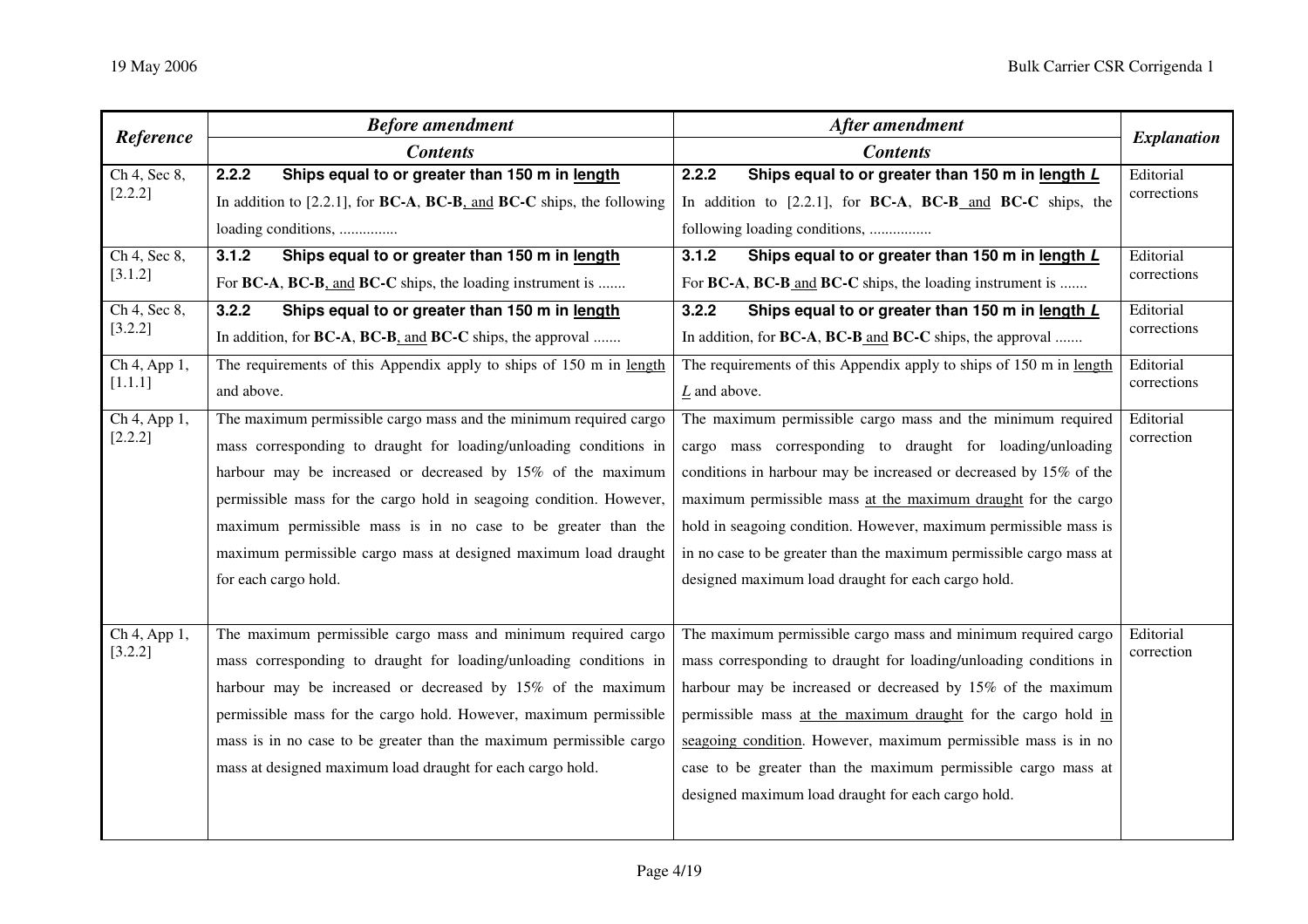| Reference               | <b>Before amendment</b>                                                                                                                                                                                             | After amendment                                                                                                                                                                                         | <b>Explanation</b>                                                                |
|-------------------------|---------------------------------------------------------------------------------------------------------------------------------------------------------------------------------------------------------------------|---------------------------------------------------------------------------------------------------------------------------------------------------------------------------------------------------------|-----------------------------------------------------------------------------------|
|                         | <b>Contents</b>                                                                                                                                                                                                     | <b>Contents</b>                                                                                                                                                                                         |                                                                                   |
| Ch 5, Sec 1,<br>[1.4.2] | <br>if continuous trunks or hatch coamings are taken into<br>$\bullet$<br>account in the calculation of $IY$ , as specified in [1.2.2]:<br>$V_D = (z_T - N) \left( 0.9 + 0.2 \frac{Y_T}{B} \right) \ge z_D - N$<br> | .<br>if continuous trunks or hatch coamings are taken<br>into account in the calculation of $IY$ , as specified in [1.2.2]:<br>$V_D = (z_T - N) \left( 0.9 + 0.2 \frac{y_T}{R} \right) \ge z_D - N$<br> | Editorial<br>correction<br>(change "Y" in<br>the formula<br>into small<br>letter) |
| Ch 5, Sec 1,<br>Fig 2   | $\Delta c$<br><b>Full hold</b><br><b>Empty hold</b><br>$\Delta Q_c = p\alpha T_1$<br>Corrected<br>shear force<br>Shear force obtained as<br>specified in Ch 5, Sec 2                                                | g<br>Full hold<br>Empty hold<br>$\Delta Q_c = p \alpha T_1$<br>Corrected<br>shear force<br>Shear force obtained as<br>specified in Ch 4, Sec 3                                                          | Correction of<br>cross-reference                                                  |
| Ch 5, Sec 1,<br>[5.1.3] | <br>$Q_P = \varepsilon \left( \frac{120}{k\delta} \frac{\mathrm{I}_Y t}{S} + \Delta Q_C \right) - Q_{WV}$<br>                                                                                                       | <br>$Q_P = \varepsilon \left( \frac{120}{k\delta} \frac{I_Y t}{S} + \Delta Q_C \right) - Q_{WV}$<br>                                                                                                    | Editorial<br>correction<br>(change "I" in<br>the formula<br>into Italic)          |
| Ch 5, Sec 1,<br>[5.3.3] | $Q_{P,F} = \varepsilon \left( \frac{120}{k\delta} \frac{\mathrm{I}_Y t}{S} + \Delta Q_C \right) - Q_{WV,F}$<br>                                                                                                     | .<br>$Q_{P,F} = \varepsilon \left( \frac{120}{k\delta} \frac{I_Y t}{S} + \Delta Q_C \right) - Q_{WV,F}$<br>.                                                                                            | Editorial<br>correction<br>(change "I" in<br>the formula<br>into Italic)          |
| Ch 5, Sec 2,<br>[1.1.1] | The requirements of this Section apply to ships equal to or greater than<br>150 m in length.                                                                                                                        | The requirements of this Section apply to ships equal to or greater<br>than 150 m in length $L$ .                                                                                                       | Editorial<br>correction                                                           |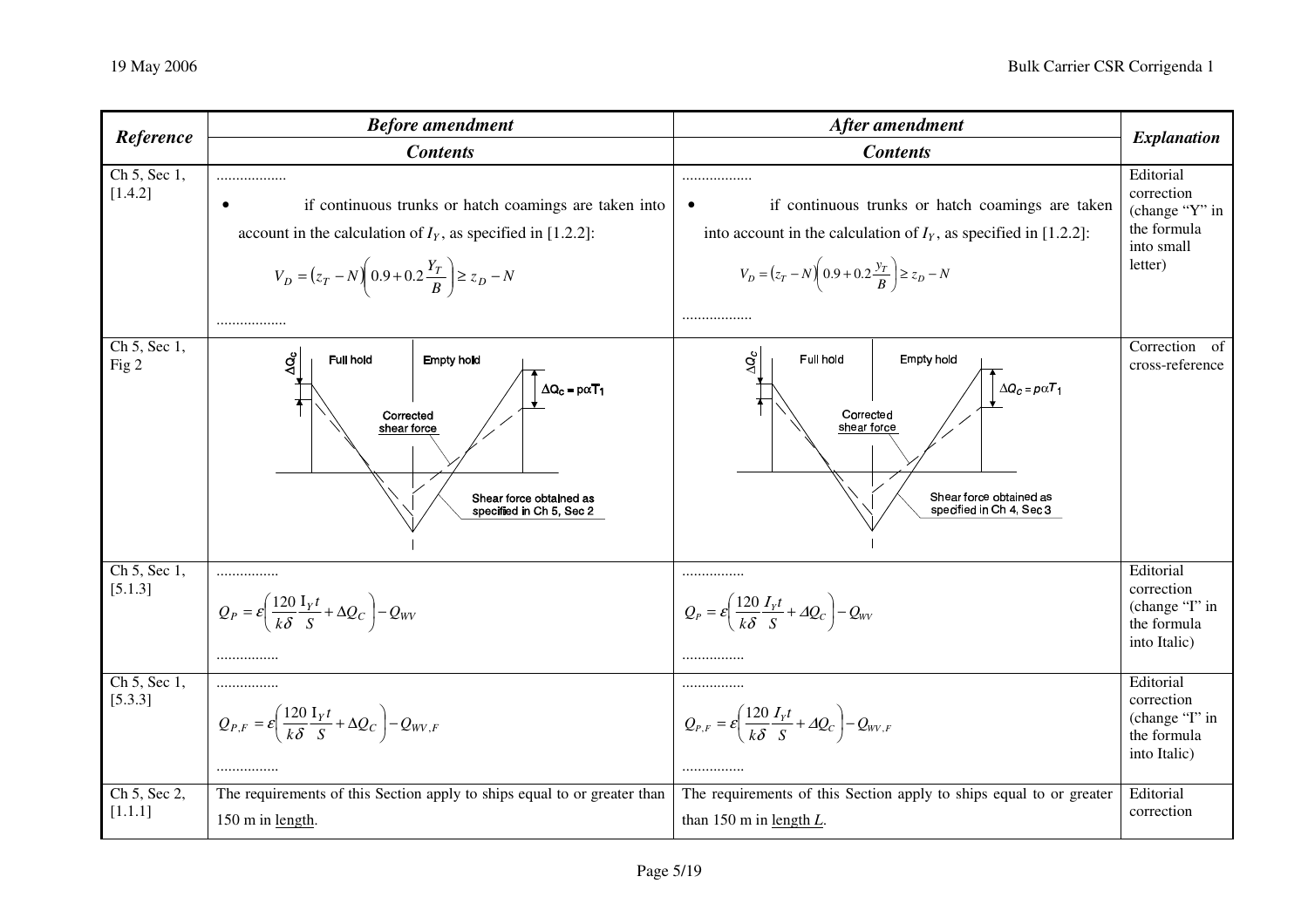| Reference    | <b>Before amendment</b>                                                | After amendment                                                         | <b>Explanation</b>   |
|--------------|------------------------------------------------------------------------|-------------------------------------------------------------------------|----------------------|
|              | <b>Contents</b>                                                        | <b>Contents</b>                                                         |                      |
| Ch5, App1,   | : Moment of inertia, in $m4$ , of the hull transverse section<br>$I_Y$ | : Moment of inertia, in $m4$ , of the hull transverse section<br>$I_Y$  | Correction of        |
| Symbols      | around its horizontal neutral axis, to be calculated according         | around its horizontal neutral axis, to be calculated                    | cross-reference      |
|              | to Ch 5, Sec 1, [1.4]                                                  | according to Ch 5, Sec 1, $[1.5.1]$                                     |                      |
| Ch5, App1,   | $\Phi$<br>: Edge function, equal to:                                   | $\boldsymbol{\phi}$<br>: Edge function, equal to:                       | Editorial            |
| [2.2.3]      | $\Phi = -1$<br>$\varepsilon<-1$<br>for                                 | $\Phi = -1$<br>$\varepsilon < -1$<br>for                                | correction           |
|              | $\Phi = \varepsilon$<br>$-1 < \varepsilon < 1$<br>for                  | $-1 \leq \varepsilon \leq 1$<br>$\Phi = \varepsilon$<br>for             |                      |
|              | $\Phi=1$<br>for<br>$\epsilon > 1$                                      | $\Phi = 1$<br>$\epsilon > 1$<br>for                                     |                      |
|              |                                                                        |                                                                         |                      |
| Ch 6, Sec 1, | : Aspect ratio of the plate panel, equal to:<br>$c_a$                  | Coefficient of aspect ratio of the plate panel, equal to:<br>$c_a$      | Editorial            |
| Symbols      | .                                                                      | .                                                                       | correction           |
| Ch 6, Sec 1, |                                                                        |                                                                         | Editorial            |
| [2.5.3]      | This increase in net thickness is to be equal to $40\%$ , but need not | This increase in net thickness is not to be less than 40% of the net    | correction           |
|              | exceed 4.5 mm.                                                         | thickness of sheerstrake, but need not exceed 4.5 mm.                   |                      |
|              |                                                                        |                                                                         |                      |
| Ch 6, Sec 1, |                                                                        |                                                                         | Editorial            |
| [2.6.2]      | This increase in net thickness is to be equal to $40\%$ , but need not | This increase in net thickness is not to be less than $40\%$ of the net | correction           |
|              | exceed 4.5 mm.                                                         | thickness of stringer plate, but need not exceed 4.5 mm.                |                      |
|              |                                                                        |                                                                         |                      |
| Ch 6, Sec 1, |                                                                        |                                                                         | Editorial            |
| [2.7.2]      | F<br>: Force, in kg, taken equal to:                                   | : Force, in kg, taken equal to:<br>$\overline{F}$                       | correction<br>(comma |
|              | $F = K_S \frac{W n_1 n_2}{n_3}$ .                                      | $F = K_S \frac{W n_1 n_2}{n_3}$                                         | deleted)             |
|              |                                                                        |                                                                         |                      |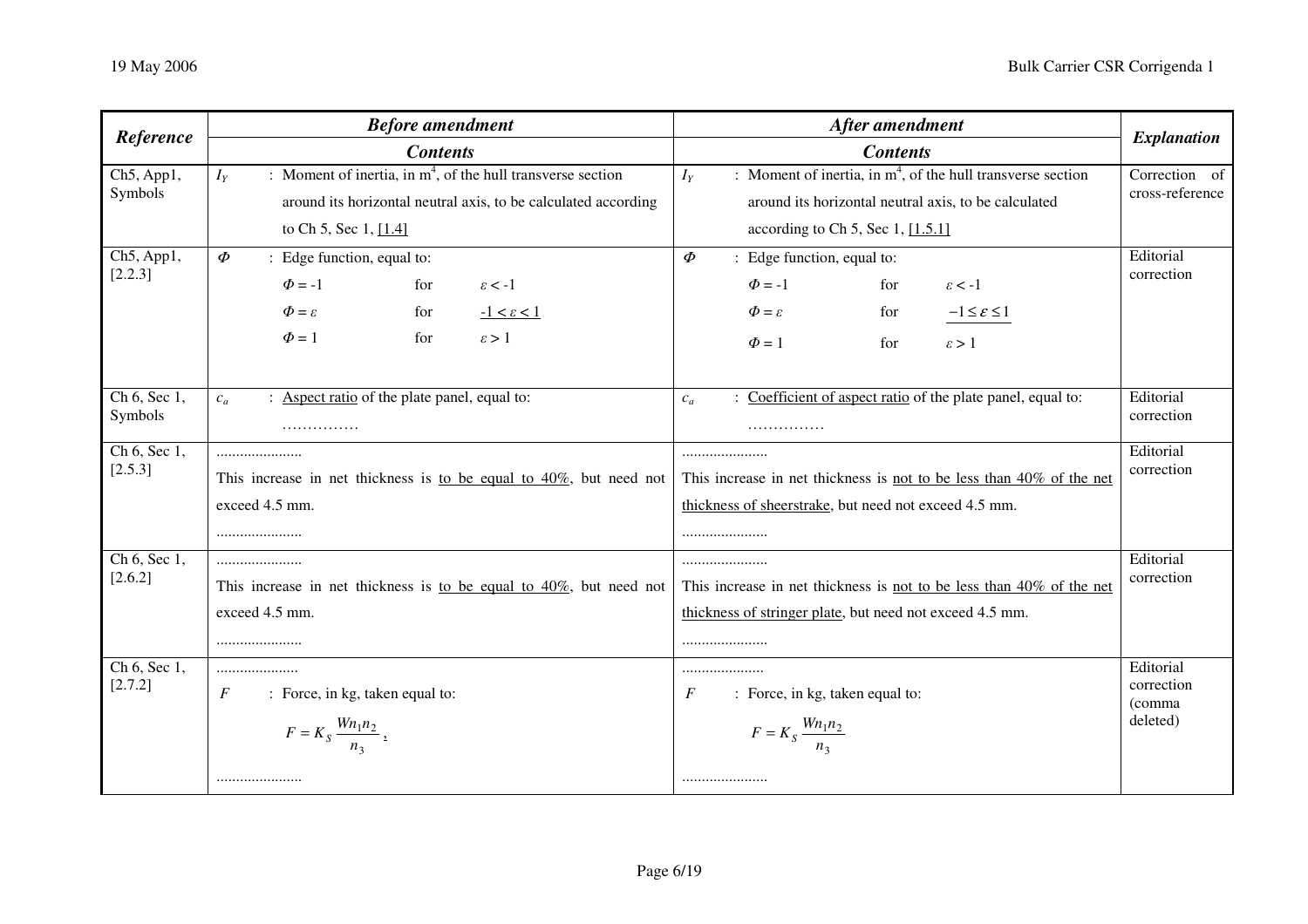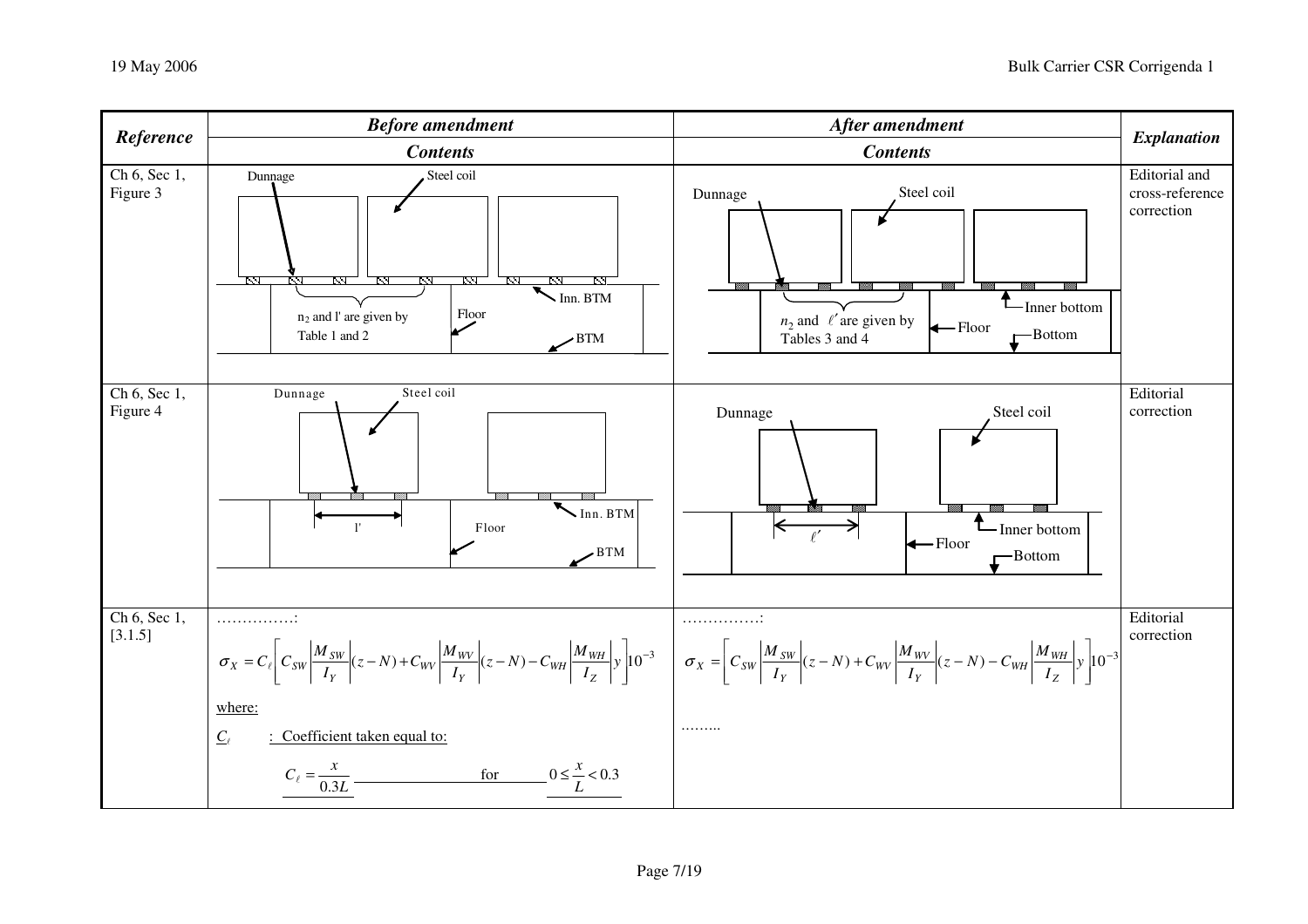| Reference               | <b>Before amendment</b>                                                                                                                                                                                                                                                                                                                                                                                                                                                                                                 | After amendment                                                                                                                                                                                                                                                                                                                                                                                           | <b>Explanation</b>                                                                         |
|-------------------------|-------------------------------------------------------------------------------------------------------------------------------------------------------------------------------------------------------------------------------------------------------------------------------------------------------------------------------------------------------------------------------------------------------------------------------------------------------------------------------------------------------------------------|-----------------------------------------------------------------------------------------------------------------------------------------------------------------------------------------------------------------------------------------------------------------------------------------------------------------------------------------------------------------------------------------------------------|--------------------------------------------------------------------------------------------|
|                         | <b>Contents</b>                                                                                                                                                                                                                                                                                                                                                                                                                                                                                                         | <b>Contents</b>                                                                                                                                                                                                                                                                                                                                                                                           |                                                                                            |
|                         | $C_{\ell} = 1.0$ for $0.3 \le \frac{x}{L} \le 0.7$<br>$C_{\ell} = \frac{1}{0.3} \left( 1 - \frac{x}{L} \right)$ for 0.7 < $\frac{x}{L} \le 1.0$<br>.                                                                                                                                                                                                                                                                                                                                                                    |                                                                                                                                                                                                                                                                                                                                                                                                           |                                                                                            |
| Ch 6, Sec 2,<br>[2.5.3] | $A_{sh} = \frac{5a_Y F'}{\tau_a \sin \varphi \sin \varphi}$<br>where:<br>: Angle, in deg, between inner bottom plating and hopper<br>$\varphi$<br>sloping plate or inner hull plating.                                                                                                                                                                                                                                                                                                                                  | .<br>$A_{sh} = \frac{5a_yF'}{\tau_a \sin \varphi \sin \varphi} 10^{-3}$<br>where:<br>.<br>: Angle, in deg, between inner bottom plating and hopper<br>$\varphi$<br>sloping plate or inner hull plating<br>$\ell$<br>: Distance, in m, between load points per elementary plate<br>panel of inner bottom plate in ship length, sloping plate or<br>inner hull plating, as defined in Ch 6, Sec 1, [2.7.2]. | Editorial<br>correction<br>in<br>formula<br>and<br>addition of a<br>missing<br>information |
| Ch 6, Sec 2,<br>[3.1.5] | .<br>$\sigma_x = C_e \left[ C_{SW} \left  \frac{M_{SW}}{I_Y} \right  (z-N) + C_{WV} \left  \frac{M_{WV}}{I_Y} \right  (z-N) - C_{WH} \left  \frac{M_{WH}}{I_Z} \right  y \right] 10^{-3} \quad \left[ \sigma_x = \left[ C_{SW} \left  \frac{M_{SW}}{I_V} \right  (z-N) + C_{WV} \left  \frac{M_{WV}}{I_V} \right  (z-N) - C_{WH} \left  \frac{M_{WH}}{I_Z} \right  y \right] 10^{-3} \right]$<br>where:<br>$C_{\ell}$<br>: Coefficient taken equal to:<br>$C_{\ell} = \frac{x}{0.3L}$<br>for $0 \leq \frac{x}{L} < 0.3$ | .<br>.                                                                                                                                                                                                                                                                                                                                                                                                    | Editorial<br>correction                                                                    |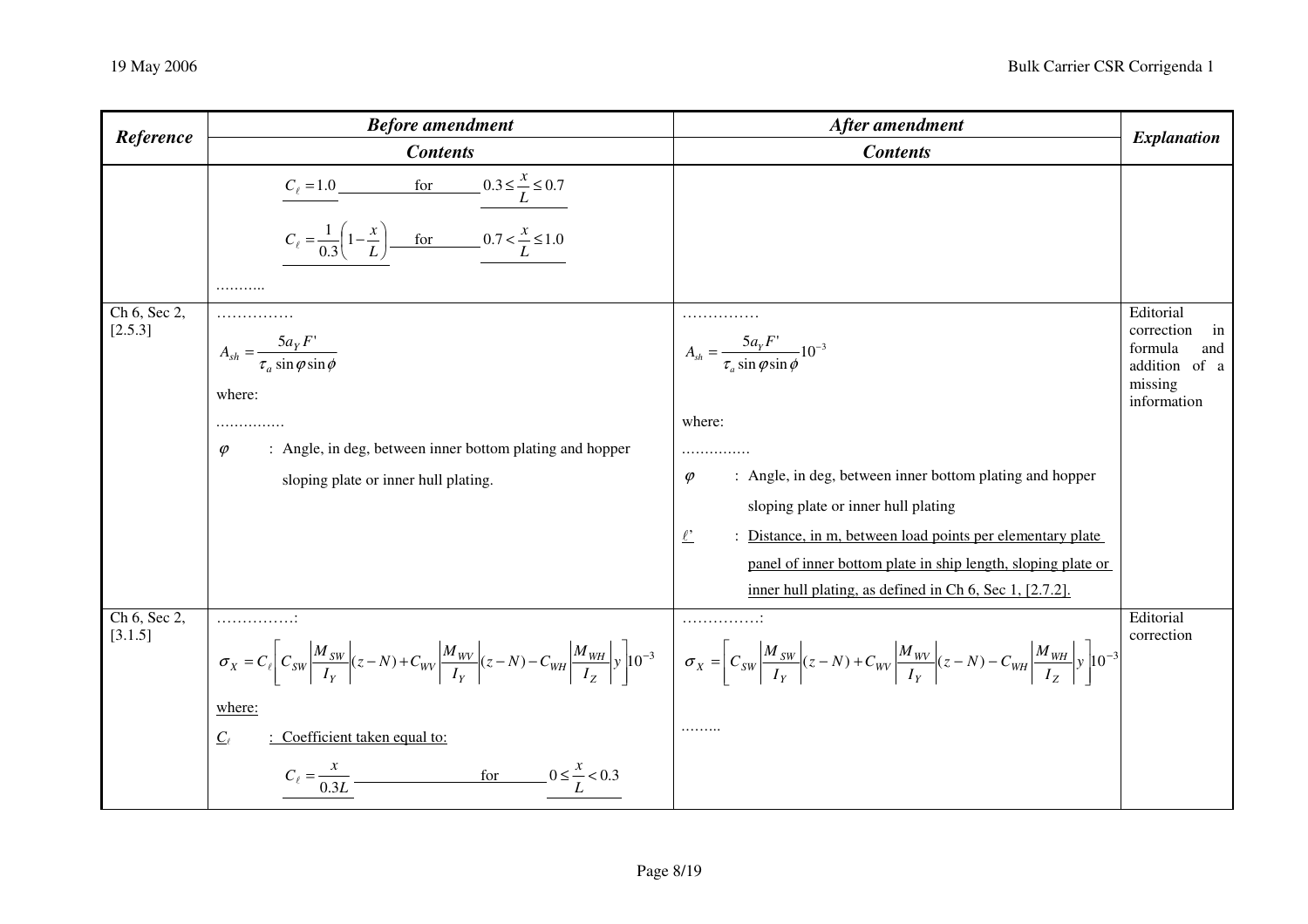| Reference                        | <b>Before amendment</b>                                                                                                                              | After amendment                                                                                                                     | <b>Explanation</b>                    |
|----------------------------------|------------------------------------------------------------------------------------------------------------------------------------------------------|-------------------------------------------------------------------------------------------------------------------------------------|---------------------------------------|
|                                  | <b>Contents</b>                                                                                                                                      | <b>Contents</b>                                                                                                                     |                                       |
|                                  | $C_{\ell} = 1.0$ for $0.3 \le \frac{x}{L} \le 0.7$<br>$C_{\ell} = \frac{1}{0.3} \left( 1 - \frac{x}{L} \right)$ for 0.7 < $\frac{x}{L} \le 1.0$<br>. |                                                                                                                                     |                                       |
| Ch 6, Sec 2,                     | Net section modulus of corrugated bulkhead of<br>3.2.4                                                                                               | Net section modulus of corrugated bulkhead of<br>3.2.4                                                                              | Editorial                             |
| [3.2.4]                          | ballast hold for ships having a length less than 150m                                                                                                | ballast hold for ships having a length L less than 150m                                                                             | correction                            |
|                                  | The net section modulus $w$ , in cm <sup>3</sup> , of corrugated bulkhead of ballast                                                                 | The net section modulus $w$ , in cm <sup>3</sup> , of corrugated bulkhead of ballast                                                |                                       |
|                                  | hold for ships having a length less than 150m subjected to lateral                                                                                   | hold for ships having a length $L$ less than 150m subjected to lateral                                                              |                                       |
|                                  | pressure are to be not less than the values obtained from the following                                                                              | pressure are to be not less than the values obtained from the                                                                       |                                       |
|                                  | formula:                                                                                                                                             | following formula:                                                                                                                  |                                       |
|                                  |                                                                                                                                                      |                                                                                                                                     |                                       |
| Ch 6, Sec 2,<br>[3.3.3]          | $t_{LB} = \left(\frac{t_{LB}^2}{t_{LL}}\right)^{\frac{1}{3}}$                                                                                        | $t_{LB} = (t_{LB}^2 t_W)^{1/3}$                                                                                                     | Editorial<br>correction               |
| Ch 6, Sec $2$ ,<br>Tab 6, Note 1 | $\alpha$ : Coefficient defined in [3.2.4]                                                                                                            | Coefficient defined in [3.2.5]<br>$\alpha$                                                                                          | Correction<br>- of<br>cross-reference |
| Ch 6, Sec 3,<br>Symbols          | .<br>: Reference stress, taken equal to:<br>$\sigma_e$<br>$\sigma_e = 0.9E\left(\frac{t}{b}\right)^2$                                                | .<br>: Reference stress, taken equal to:<br>$\sigma_{\scriptscriptstyle e}$<br>$\sigma_e = 0.9 \cdot E \left(\frac{t}{b'}\right)^2$ | Correction of<br>one parameter        |
|                                  | .                                                                                                                                                    | : shorter side of elementary plate panel<br>$b^{\prime}$<br>.                                                                       |                                       |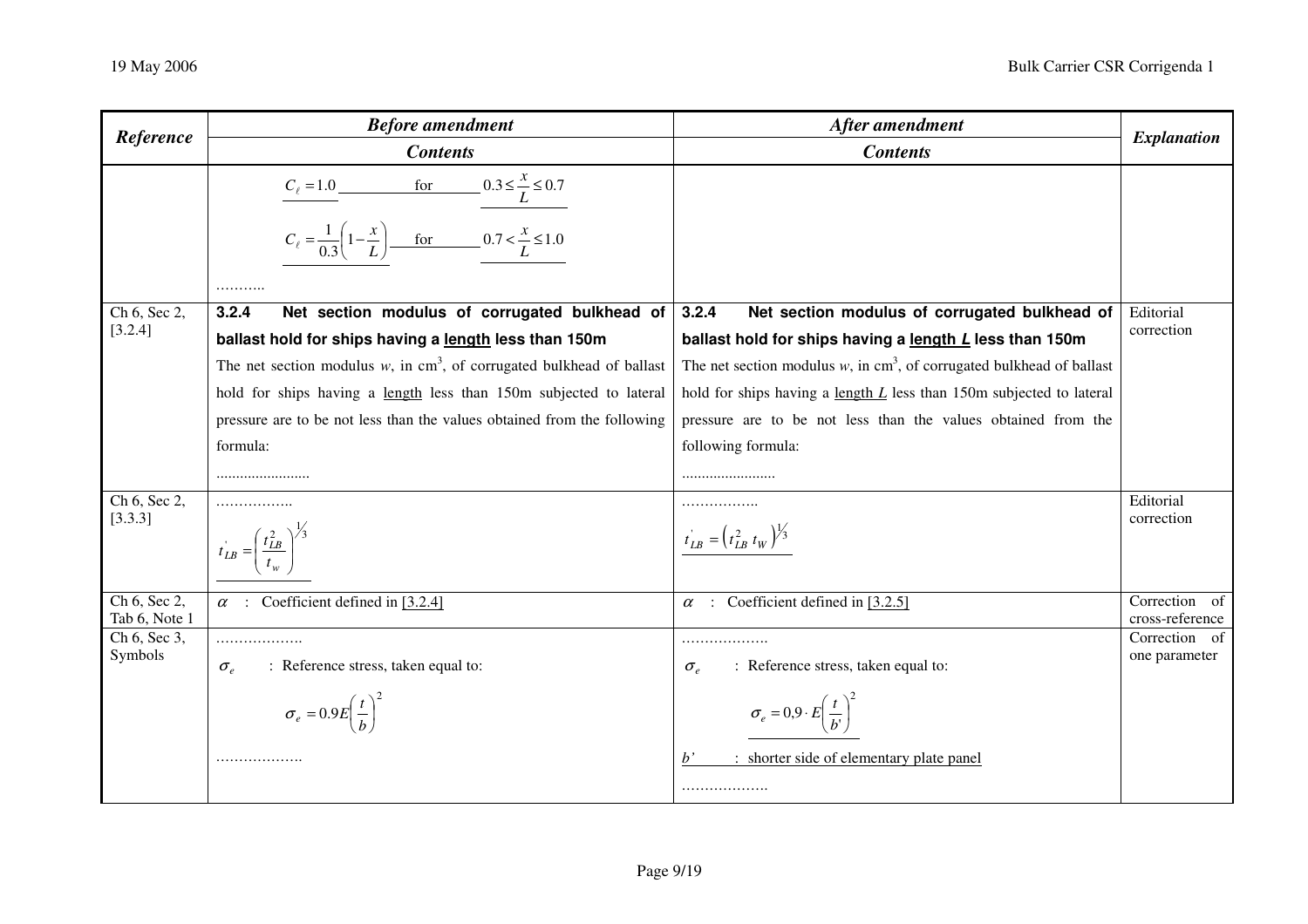| Reference               | <b>Before amendment</b>                                                                                                                               | After amendment                                                                                                                                 | <b>Explanation</b>      |
|-------------------------|-------------------------------------------------------------------------------------------------------------------------------------------------------|-------------------------------------------------------------------------------------------------------------------------------------------------|-------------------------|
|                         | <b>Contents</b>                                                                                                                                       | <b>Contents</b>                                                                                                                                 |                         |
| Ch 6, Sec 3,            | Row of buckling load case 8:                                                                                                                          | Row of buckling load case 8:                                                                                                                    | Add line in             |
| Tab 2                   | 8<br>$K = 6.97$<br>$\alpha \geq \frac{2}{3}$<br>$\alpha < \frac{2}{3}$<br>σ.<br>$K = \frac{1}{\alpha^2} + 2.5 + 5\alpha^2$<br>$==$<br>$\alpha\cdot b$ | 8<br>$\alpha \geq \frac{2}{3}$<br>$K = 6.97$<br>$==$<br>$\alpha < \frac{2}{3}$<br>$K = \frac{1}{\alpha^2} + 2.5 + 5\alpha^2$<br>$\alpha\cdot b$ | third column            |
| Ch 6, Sec 3,<br>[3.1.2] | Each term of the above conditions must be less than 1.0.                                                                                              | Each term of the above conditions must be less than 1.0.                                                                                        | Information<br>missing  |
|                         | The reduction factors $\kappa_x$ and $\kappa_y$ are given in Tab 2 and/or Tab 3.                                                                      | The reduction factors $\kappa_x$ and $\kappa_y$ are given in Tab 2 and/or Tab 3                                                                 |                         |
|                         | The coefficients $e1$ , $e2$ and $e3$ are defined in Tab 4.                                                                                           | The coefficients $e1$ , $e2$ and $e3$ are defined in Tab 4. For the                                                                             |                         |
|                         |                                                                                                                                                       | determination of e3, $\kappa$ is to be taken equal to 1 in case of                                                                              |                         |
|                         |                                                                                                                                                       | <u>longitudinally framed plating and <math>K_x</math> is to be taken equal to 1 in case</u>                                                     |                         |
|                         |                                                                                                                                                       | of transversely framed plating.                                                                                                                 |                         |
| Ch 6, Sec 3,<br>[4.2.2] | : Gross offered thickness of attached plate, in mm<br>$t_a$                                                                                           | : Net thickness offered of attached plate, in mm<br>$t_a$                                                                                       | Editorial<br>correction |
| Ch 6, Sec 3,<br>[4.2.2] | $A_x, A_y$ : Net sectional area, in mm <sup>2</sup> , of the longitudinal or transverse                                                               | $A_x, A_y$ : Net sectional area, in mm <sup>2</sup> , of the longitudinal or                                                                    | Editorial<br>correction |
|                         | stiffener respectively without attached plating                                                                                                       | transverse stiffener respectively without attached plating                                                                                      | (line)<br>under         |
|                         | $\tau_1 = \left  \tau - t \sqrt{R_{eH} E \left( \frac{m_1}{a^2} + \frac{m_2}{b^2} \right)} \right  \ge 0$                                             | $\tau_1 = \left  \tau - t \sqrt{R_{eH} E \left( \frac{m_1}{a^2} + \frac{m_2}{b^2} \right)} \right  \ge 0$                                       | formula<br>deleted)     |
|                         |                                                                                                                                                       |                                                                                                                                                 |                         |
| Ch 6, Sec 3,            | Longitudinal and transverse ordinary stiffeners not subjected to lateral                                                                              | Longitudinal and transverse ordinary stiffeners not subjected to                                                                                | Editorial               |
| [4.2.3]                 | pressure are considered as complying with the requirement of [4.2.1] if                                                                               | lateral pressure are considered as complying with the requirement of                                                                            | correction              |
|                         | their gross moments of inertia $I_x$ and $I_y$ , in cm <sup>4</sup> , are not less than the                                                           | [4.2.1] if their <u>net</u> moments of inertia $I_x$ and $I_y$ , in cm <sup>4</sup> , are not less                                              |                         |
|                         | value obtained by the following formula:                                                                                                              | than the value obtained by the following formula:                                                                                               |                         |
|                         |                                                                                                                                                       |                                                                                                                                                 |                         |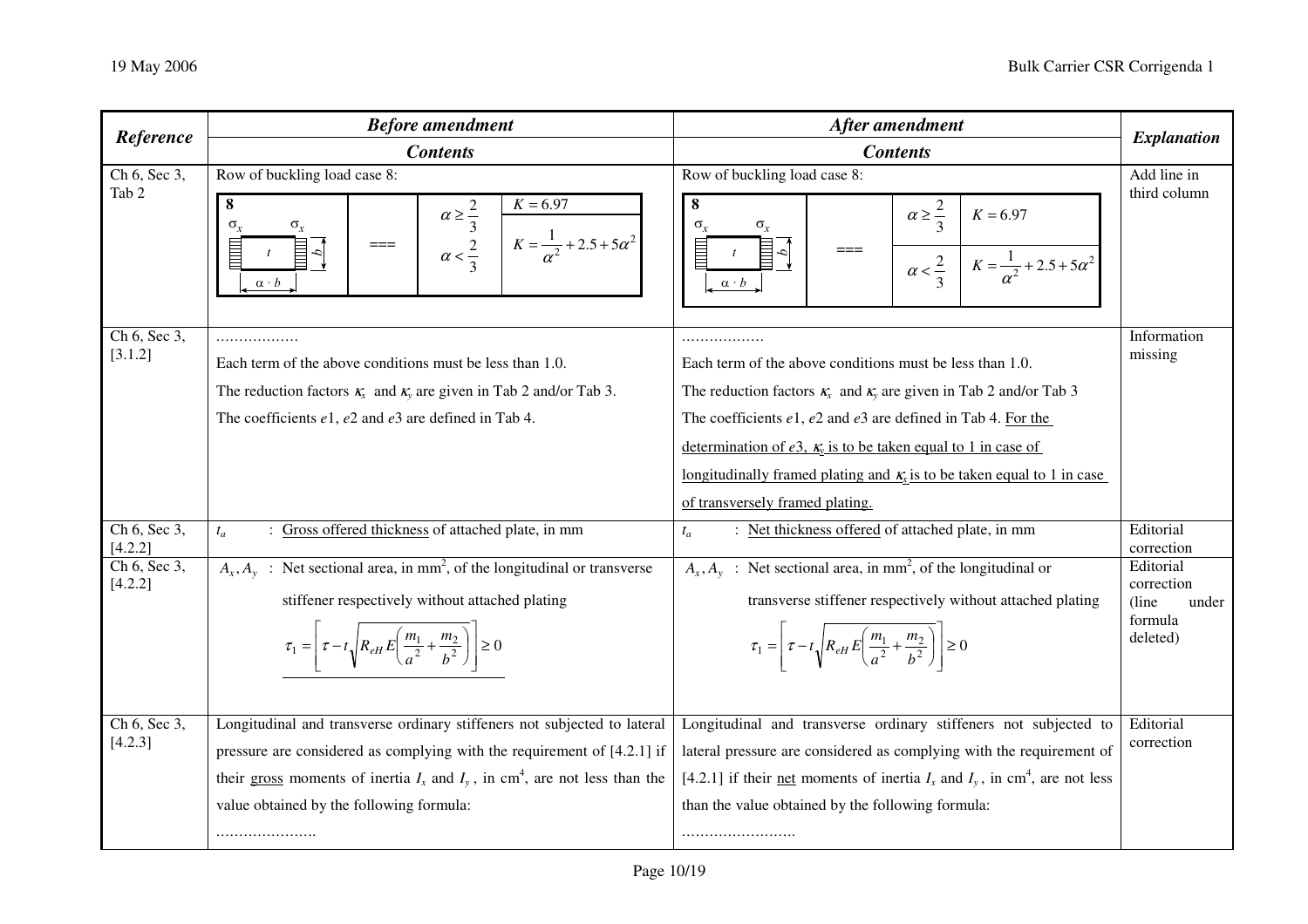| Reference               | <b>Before amendment</b>                                                                                                                                                                     | After amendment                                                                                                                                                                                                | <b>Explanation</b>                                                                                                  |
|-------------------------|---------------------------------------------------------------------------------------------------------------------------------------------------------------------------------------------|----------------------------------------------------------------------------------------------------------------------------------------------------------------------------------------------------------------|---------------------------------------------------------------------------------------------------------------------|
|                         | <b>Contents</b>                                                                                                                                                                             | <b>Contents</b>                                                                                                                                                                                                |                                                                                                                     |
| Ch 6, Sec 3,<br>[6.1.1] | $\tau_c = \tau_E$ for $\tau_E \leq \frac{R_{eH}}{2\sqrt{3}}$<br>$\tau_c = \frac{R_{eH}}{\sqrt{3}} \left( 1 - \frac{R_{eH}}{4\sqrt{3} \tau_r} \right)$ for $\tau > \frac{R_{eH}}{2\sqrt{3}}$ | for $\tau_E \leq \frac{R_{eH}}{2\sqrt{3}}$<br>$\tau_{c}=\tau_{E}$<br>$\tau_c = \frac{R_{eH}}{\sqrt{3}} \left( 1 - \frac{R_{eH}}{4\sqrt{3} \tau_{\varepsilon}} \right)$ for $\tau_E > \frac{R_{eH}}{2\sqrt{3}}$ | Editorial<br>corrections<br>$(1st$ line<br>subscript "E"<br>into Italic, and<br>$2nd$ line: add<br>subscript $E$ ") |
| Ch 6, Sec 4,            | Primary supporting members for ships less than<br>$1.2$                                                                                                                                     | Primary supporting members for ships less than<br>1.2                                                                                                                                                          | Editorial                                                                                                           |
| $[1.2]$                 | 150 m in length                                                                                                                                                                             | 150 m in length L                                                                                                                                                                                              | correction                                                                                                          |
| Ch 6, Sec 4,            | For primary supporting members for ships having a length less than 150                                                                                                                      | For primary supporting members for ships having a length $L$ less                                                                                                                                              | Editorial                                                                                                           |
| [1.2.1]                 | m, the strength check of such members is to be carried out according to                                                                                                                     | than 150 m, the strength check of such members is to be carried out                                                                                                                                            | correction                                                                                                          |
|                         | the provisions specified in $[2]$ and $[4]$ .                                                                                                                                               | according to the provisions specified in [2] and [4].                                                                                                                                                          |                                                                                                                     |
| Ch 6, Sec 4,            | Primary supporting members for ships of 150 m or<br>1.3                                                                                                                                     | Primary supporting members for ships of 150 m<br>1.3                                                                                                                                                           | Editorial                                                                                                           |
| $[1.3]$                 | more in length                                                                                                                                                                              | or more in length L                                                                                                                                                                                            | correction                                                                                                          |
| Ch 6, Sec 4,            | For primary supporting members for ships having a length of 150 m or                                                                                                                        | For primary supporting members for ships having a length $L$ of 150                                                                                                                                            | Editorial                                                                                                           |
| [1.3.1]                 | more, the direct strength analysis is to be carried out according to the                                                                                                                    | m or more, the direct strength analysis is to be carried out according                                                                                                                                         | correction                                                                                                          |
|                         | provisions specified in Ch 7. In addition,                                                                                                                                                  | to the provisions specified in Ch 7. In addition,                                                                                                                                                              |                                                                                                                     |
| Ch 6, Sec 4,            | 2.<br>Scantling of primary supporting members for ships                                                                                                                                     | 2.<br>Scantling of primary supporting members for                                                                                                                                                              | Editorial                                                                                                           |
| $[2]$                   | of less than 150 m in length                                                                                                                                                                | ships of less than 150 m in length L                                                                                                                                                                           | correction                                                                                                          |
| Ch 6, Sec 4,            | .                                                                                                                                                                                           | .                                                                                                                                                                                                              | Editorial                                                                                                           |
| [2.1.5]                 | $\sigma_X = C_e \left  C_{SW} \left  \frac{M_{SW}}{I_Y} \right  (z - N) + C_{WV} \left  \frac{M_{WV}}{I_Y} \right  (z - N) - C_{WH} \left  \frac{M_{WH}}{I_Z} \right  y \right  10^{-3}$    |                                                                                                                                                                                                                | correction                                                                                                          |
|                         | where:                                                                                                                                                                                      |                                                                                                                                                                                                                |                                                                                                                     |
|                         | $C_{\ell}$<br>: Coefficient taken equal to:                                                                                                                                                 |                                                                                                                                                                                                                |                                                                                                                     |
|                         | $C_{\ell} = \frac{x}{0.3L}$<br>for $0 \leq \frac{x}{L} < 0.3$                                                                                                                               |                                                                                                                                                                                                                |                                                                                                                     |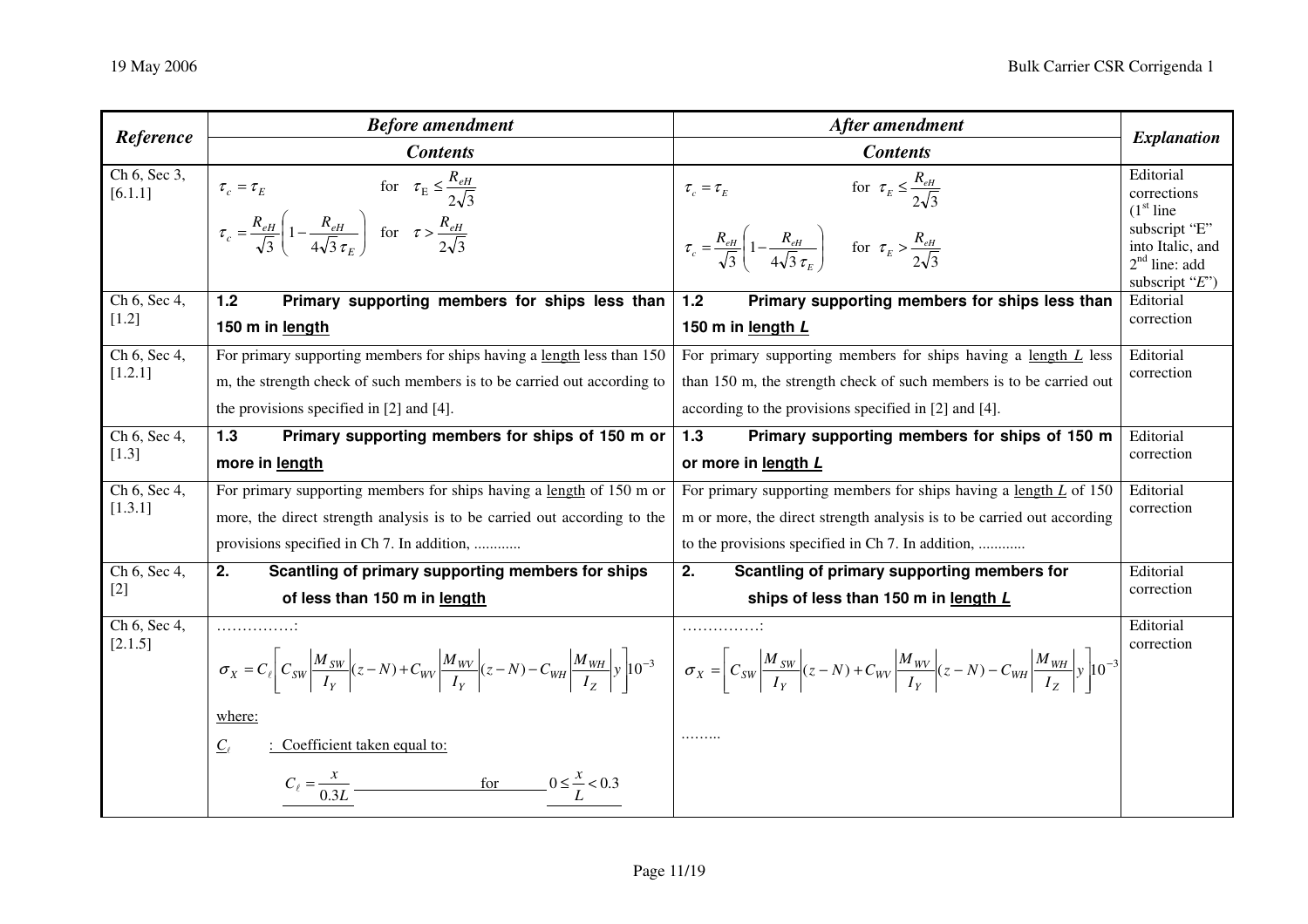| Reference                                   | <b>Before amendment</b>                                                                                                                                                                                                                                                                                                                                                         | After amendment                                                                                                                                                                                                                                                                                                                                                                     | <b>Explanation</b>                                                      |
|---------------------------------------------|---------------------------------------------------------------------------------------------------------------------------------------------------------------------------------------------------------------------------------------------------------------------------------------------------------------------------------------------------------------------------------|-------------------------------------------------------------------------------------------------------------------------------------------------------------------------------------------------------------------------------------------------------------------------------------------------------------------------------------------------------------------------------------|-------------------------------------------------------------------------|
|                                             | <b>Contents</b>                                                                                                                                                                                                                                                                                                                                                                 | <b>Contents</b>                                                                                                                                                                                                                                                                                                                                                                     |                                                                         |
|                                             | $C_{\ell} = 1.0$ for $0.3 \le \frac{x}{L} \le 0.7$<br>$C_{\ell} = \frac{1}{0.3} \left( 1 - \frac{x}{L} \right)$ for 0.7 < $\frac{x}{L} \le 1.0$<br>                                                                                                                                                                                                                             |                                                                                                                                                                                                                                                                                                                                                                                     |                                                                         |
| Ch 6, Sec 4,<br>[2.6.3]                     | $t_w = 1.75 \cdot \sqrt[3]{\frac{h_w \tau_a}{10 C_5}} A_{sh}$                                                                                                                                                                                                                                                                                                                   | .<br>$t_w = 1.75 \cdot \sqrt[3]{\frac{h_w \tau_a}{10^4} \frac{A_{sh}}{C_5}}$                                                                                                                                                                                                                                                                                                        | Editorial<br>correction                                                 |
|                                             | where:<br>.                                                                                                                                                                                                                                                                                                                                                                     | where:<br>.                                                                                                                                                                                                                                                                                                                                                                         |                                                                         |
| Ch 6, Sec 4,<br>[3.1.3]                     | Sectional area, in $mm^2$ , of the girder panel adjacent to the<br>$A_{\varrho}$<br>stool (or transverse bulkhead, if no stool is fitted)                                                                                                                                                                                                                                       | : Net sectional area, in $mm2$ , of the girder panel adjacent to<br>$A_{\varrho}$<br>the stool (or transverse bulkhead, if no stool is fitted)                                                                                                                                                                                                                                      | Editorial<br>correction                                                 |
| $Ch\overline{6, \text{Sec }4, }$<br>[3.1.4] | : Pressure, in $kN/m^2$ , to be obtained from the following<br>X<br>formulae:<br>for dry bulk cargoes, the lesser of:<br>$\bullet$<br>$X = \frac{Z + \rho g (z_F - 0.1D_1 - h_F)}{1 + \frac{\rho}{\rho_c} (perm - 1)}$<br>$X=Z+\rho g\big(z_F-0,\!1D_1-h_F\,perm\big)$<br>for steel mill products:<br>$X = \frac{Z + \rho g (z_F - 0.1D_1 - h_F)}{1 - \frac{\rho}{\rho_c}}$<br> | : Pressure, in $kN/m^2$ , to be obtained from the following<br>X<br>formulae:<br>for dry bulk cargoes, the lesser of:<br>$\bullet$<br>$X = \frac{Z + \rho g (z_F - 0.1D_1 - h_F)}{1 + \frac{\rho}{\rho_c} (perm - 1)}$<br>$X=Z+\rho g\big(z_F-0.1D_{\rm l}-h_F\,perm\big)$<br>for steel mill products:<br>$X = \frac{Z + \rho g (z_F - 0.1D_1 - h_F)}{1 - \frac{\rho}{\rho_c}}$<br> | Editorial<br>correction<br>(Correction of<br>comma and<br>small letter) |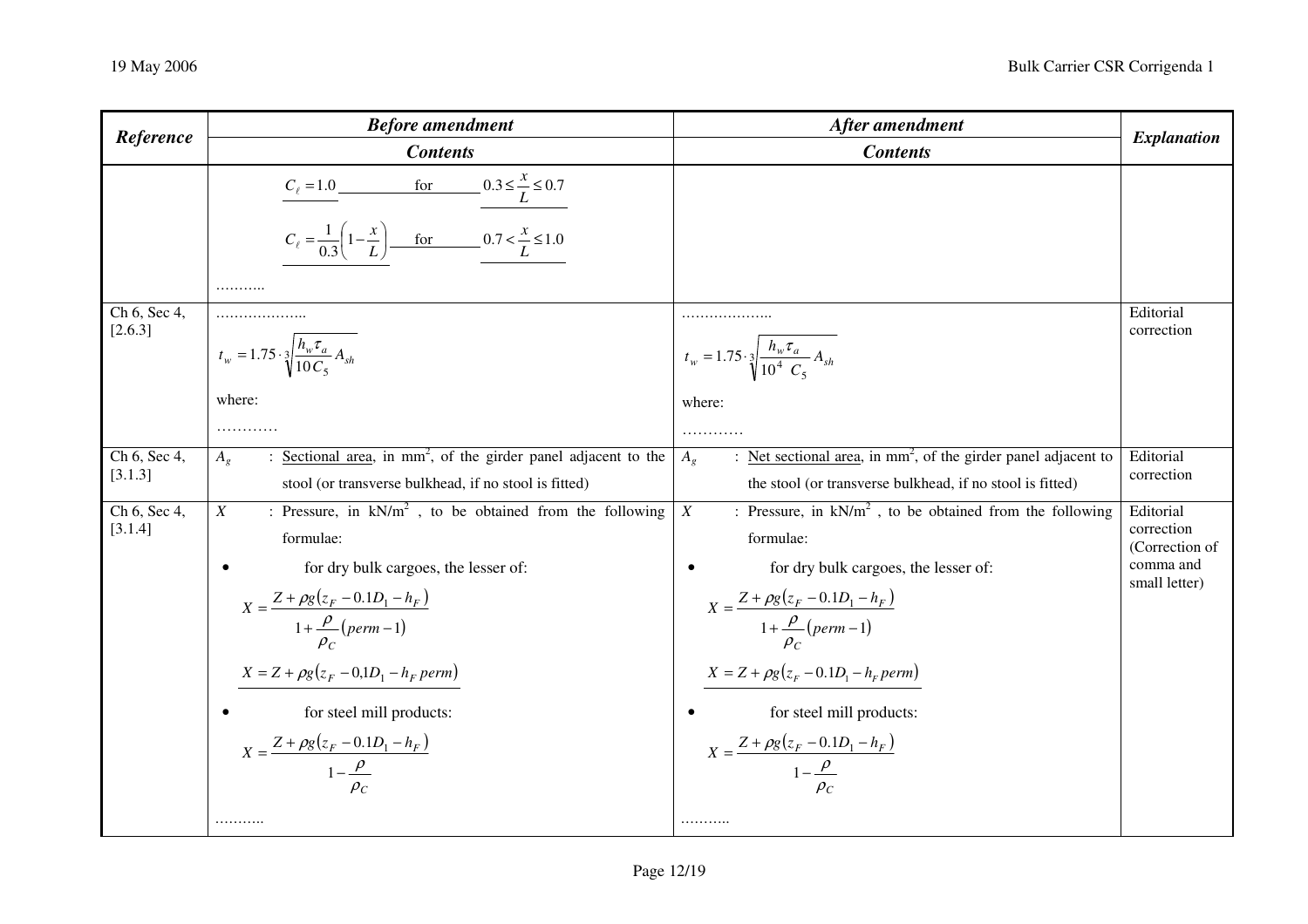| Reference                                 | <b>Before amendment</b>                                                                                                                                                                                                                                                                                     | After amendment                                                                                                                                                                                                                                                                                      | <b>Explanation</b>                                 |
|-------------------------------------------|-------------------------------------------------------------------------------------------------------------------------------------------------------------------------------------------------------------------------------------------------------------------------------------------------------------|------------------------------------------------------------------------------------------------------------------------------------------------------------------------------------------------------------------------------------------------------------------------------------------------------|----------------------------------------------------|
|                                           | <b>Contents</b>                                                                                                                                                                                                                                                                                             | <b>Contents</b>                                                                                                                                                                                                                                                                                      |                                                    |
| $Ch\overline{7, \text{Sec }1, }$<br>Fig 1 | : Inner bottom flooding head is the distance, in m, measured<br>$\underline{h}_f$<br>vertically with the ship in the upright position, from the inner<br>bottom to a level located at a distance $z_F$ , in m, from the<br>baseline.<br>Bulk Carrier > 150 m<br><b>Fatigue Assessment</b><br>(Sec 3 & Ch 8) | : Inner bottom flooding head is the distance, in m,<br>$h_F$<br>measured vertically with the ship in the upright position,<br>from the inner bottom to a level located at a distance $z_F$ , in<br>m, from the baseline.<br>Bulk Carrier $\geq 150$ m<br><b>Fatigue Assessment</b><br>(Sec 4 & Ch 8) | Editorial<br>and<br>cross-reference<br>corrections |
|                                           |                                                                                                                                                                                                                                                                                                             |                                                                                                                                                                                                                                                                                                      |                                                    |
| Ch 7, Sec 2,<br>[2.5.4]                   | Influence of local loads.<br>2.5.4                                                                                                                                                                                                                                                                          | Influence of local loads<br>2.5.4                                                                                                                                                                                                                                                                    | Editorial<br>correction<br>(comma<br>deleted)      |
| Ch7, App 2,<br>Symbols                    | : Coefficient taken equal to:<br>$\overline{C}$<br>$C = \frac{E}{2(1 - v^2)}$                                                                                                                                                                                                                               | : Coefficient taken equal to:<br>$\mathcal{C}$<br>for 4-node buckling panel: $C = \frac{E}{2(1 - v^2)}$<br>for 8-node buckling panel: $C = \frac{E}{4(1 - v^2)}$                                                                                                                                     | Editorial<br>correction                            |
| Ch 7, App 2<br>[2.2.2]                    | LC $\underline{3}$ : shear<br>$\tau = 0.25 \sum_{i=1}^{4}  \tau_i $                                                                                                                                                                                                                                         | $LC$ 5: shear:<br>$\tau = \frac{ \tau_1 + \tau_2 + \tau_3 + \tau_4 }{4}$                                                                                                                                                                                                                             | Editorial<br>corrections                           |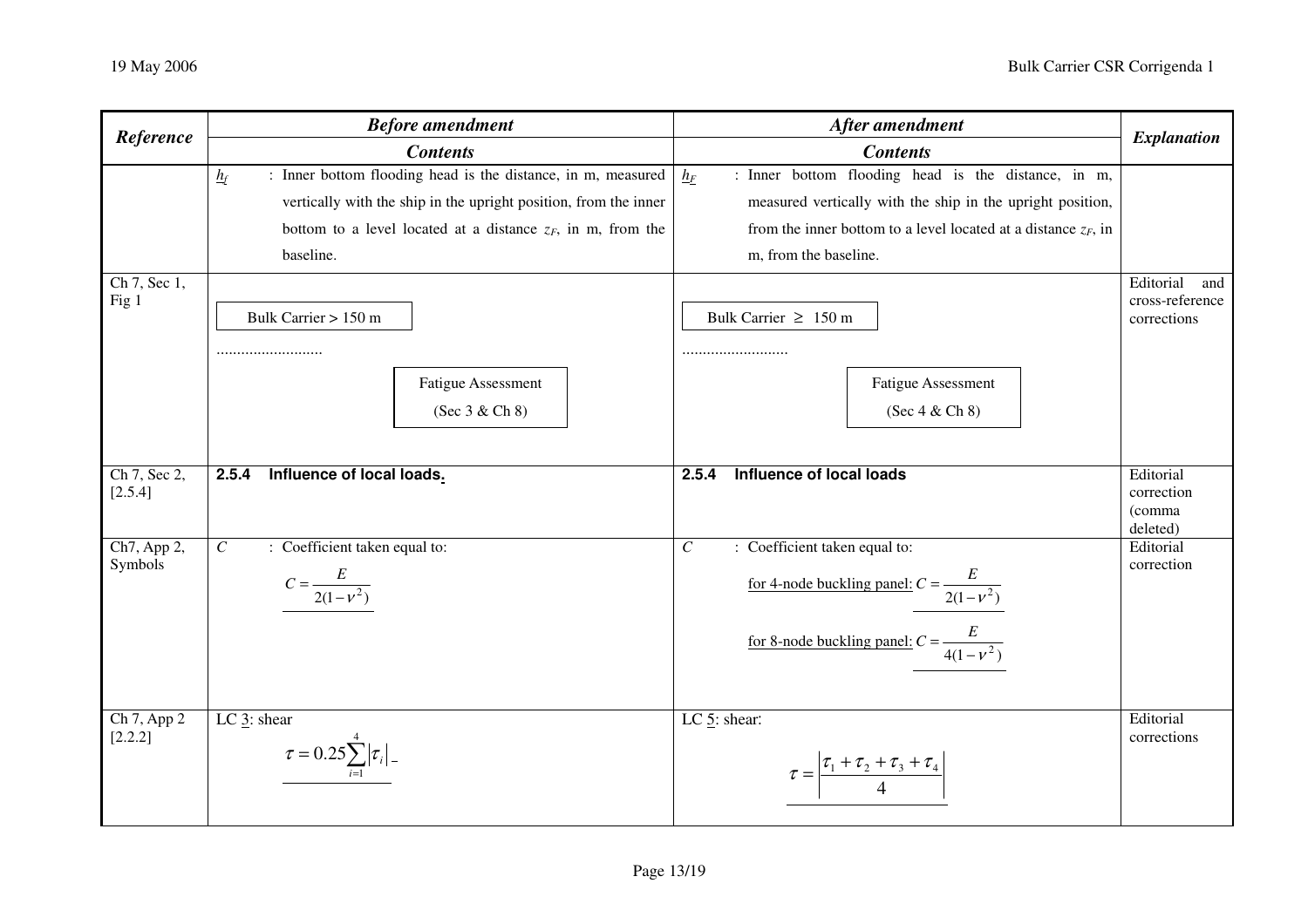| Reference                        | <b>Before amendment</b>                                                                                                                                                                           | After amendment                                                                                                                                                                         | <b>Explanation</b>                          |
|----------------------------------|---------------------------------------------------------------------------------------------------------------------------------------------------------------------------------------------------|-----------------------------------------------------------------------------------------------------------------------------------------------------------------------------------------|---------------------------------------------|
|                                  | <b>Contents</b>                                                                                                                                                                                   | <b>Contents</b>                                                                                                                                                                         |                                             |
| Ch7, App 2,<br>[2.2.3]           | 2.2.3<br>8-node buckling panel<br>(Figure)<br>displacement relationship for a 8-node buckling panel<br><b>Stress</b><br>(compressive stresses are positive)<br>Figure 2:<br>8-node buckling panel | 2.2.3<br>8-node buckling panel<br>Stress displacement relationship for a 8-node buckling panel<br>(compressive stresses are positive)<br>(Figure)<br>Figure 2:<br>8-node buckling panel | Text was not<br>the<br>right<br>in<br>place |
| Ch7, App 2,<br>$[2.2.3]$ , Fig 2 | a<br>8<br>5<br>b<br>6<br>6                                                                                                                                                                        | $\mathbf{a}$<br>8<br>6<br>4<br>b<br>5<br>2<br>1 to 4: Displ. & Stress Nodes<br>$5 & 6$ : Stress Nodes<br>5 to 8: Displacement Nodes                                                     | Editorial<br>correction                     |
| Ch7, App 2,<br>[2.2.3]           | The term in line $15$ / column 12 of the matrix is $6m/b$ .<br>The term in line 5 / right end column is $u_2$                                                                                     | The term in line $15$ / column 12 of the matrix is to be replaced by<br>$6m/a$ .<br>The term in line 5 / right end column is to be replaced by $\underline{u}_3$                        | Editorial<br>corrections                    |
| Ch 7, App 2<br>[2.2.3]           | LC 1: longitudinal compression                                                                                                                                                                    | LC 1: longitudinal compression                                                                                                                                                          | Editorial<br>correction                     |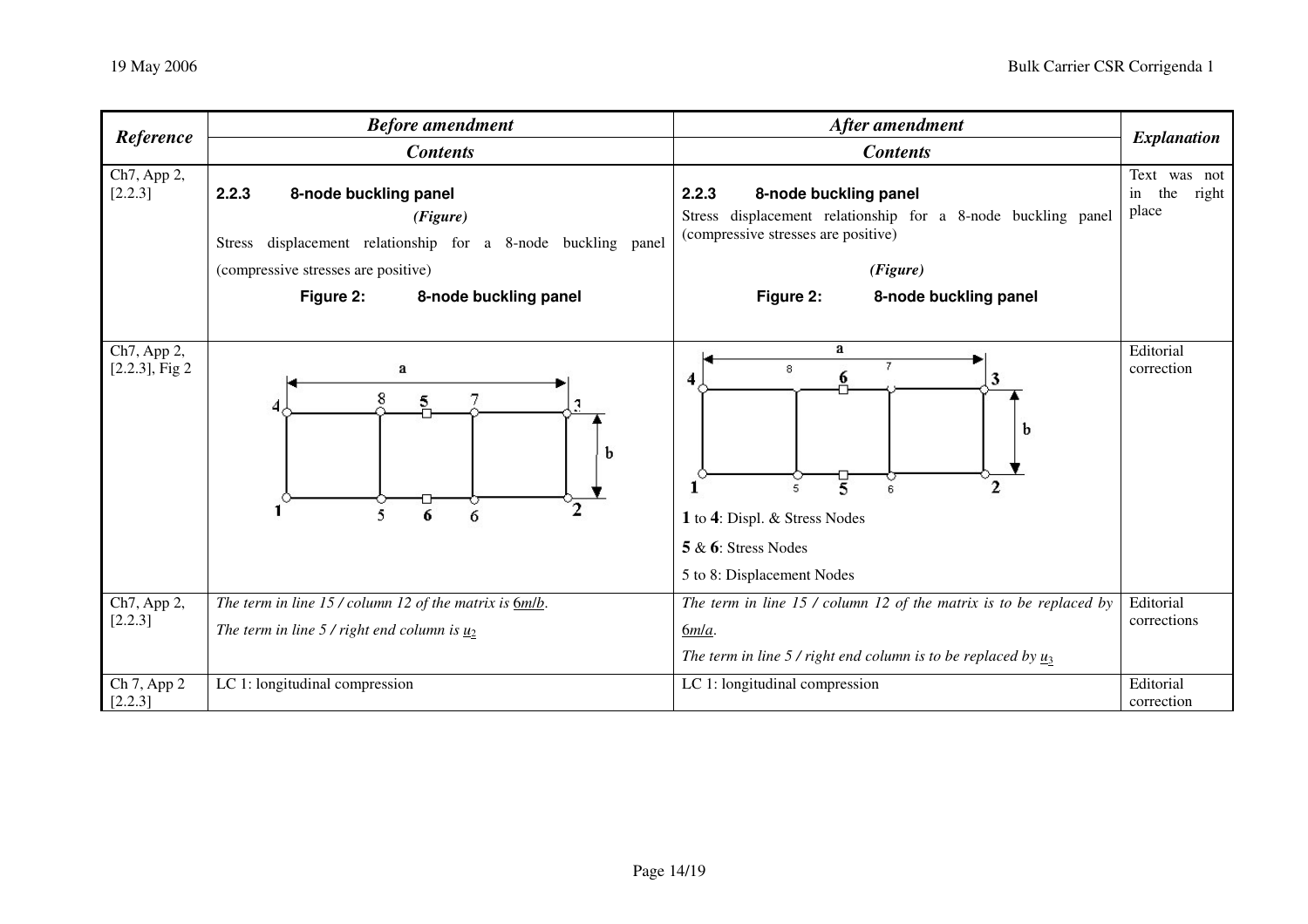| Reference               | <b>Before amendment</b>                                                                                                                                                                                                                                                                                                                                                                                                                                                                                                                                                                                                                                                                                                                                                                                                                                                                                                                              | After amendment                                                                                                                                                                                                                                                                                                                                                                                                                                                                                                                                                                                                                                                                                                                   | <b>Explanation</b>                                                                                                                        |
|-------------------------|------------------------------------------------------------------------------------------------------------------------------------------------------------------------------------------------------------------------------------------------------------------------------------------------------------------------------------------------------------------------------------------------------------------------------------------------------------------------------------------------------------------------------------------------------------------------------------------------------------------------------------------------------------------------------------------------------------------------------------------------------------------------------------------------------------------------------------------------------------------------------------------------------------------------------------------------------|-----------------------------------------------------------------------------------------------------------------------------------------------------------------------------------------------------------------------------------------------------------------------------------------------------------------------------------------------------------------------------------------------------------------------------------------------------------------------------------------------------------------------------------------------------------------------------------------------------------------------------------------------------------------------------------------------------------------------------------|-------------------------------------------------------------------------------------------------------------------------------------------|
|                         | <b>Contents</b>                                                                                                                                                                                                                                                                                                                                                                                                                                                                                                                                                                                                                                                                                                                                                                                                                                                                                                                                      | <b>Contents</b>                                                                                                                                                                                                                                                                                                                                                                                                                                                                                                                                                                                                                                                                                                                   |                                                                                                                                           |
|                         | $\sigma_{1} = Max\left(\frac{\sigma_{1x} + \sigma_{4x}}{2}, \frac{\sigma_{6x} + \sigma_{5x}}{2}, \frac{\sigma_{2x} + \sigma_{3x}}{2}\right)$<br>$\Delta \sigma_{l} = \frac{1}{3} (\sigma_{4x} - \sigma_{1x} + \sigma_{5x} - \sigma_{6x} + \sigma_{3x} - \sigma_{2x})$<br>$\sigma_r = \sigma_l + 0.5 \Delta\sigma_l $<br>$\psi_r = 1 -  \Delta \sigma_i  / \sigma_r$                                                                                                                                                                                                                                                                                                                                                                                                                                                                                                                                                                                  | $\sigma_l = Max\left(\frac{\sigma_{1x} + \sigma_{4x}}{2}, \frac{\sigma_{6x} + \sigma_{5x}}{2}, \frac{\sigma_{2x} + \sigma_{3x}}{2}\right)$<br>$\Delta \sigma_l = \frac{1}{3} (\sigma_{4x} - \sigma_{1x} - \sigma_{5x} + \sigma_{6x} + \sigma_{3x} - \sigma_{2x})$<br>$\sigma_r = \sigma_l + 0.5 \Delta\sigma_l $<br>$\psi_x = 1 -  \Delta \sigma_t  / \sigma_x$                                                                                                                                                                                                                                                                                                                                                                   |                                                                                                                                           |
| Ch 7, App 2<br>[2.2.3]  | LC 5: shear<br>$\tau = \frac{1}{6} \sum_{i=1}^{6}  \tau_i $                                                                                                                                                                                                                                                                                                                                                                                                                                                                                                                                                                                                                                                                                                                                                                                                                                                                                          | LC $5:$ shear<br>$\tau = Max \left\{ \left  \frac{\tau_1 + \tau_4 + \tau_5 + \tau_6}{4} \right , \left  \frac{\tau_2 + \tau_3 + \tau_5 + \tau_6}{4} \right  \right\}$                                                                                                                                                                                                                                                                                                                                                                                                                                                                                                                                                             | Editorial<br>correction                                                                                                                   |
| Ch 8, Sec 2,<br>[2.3.2] | : Local hot spot mean stress, in $N/mm^2$ , in the condition "j",<br>$\sigma_{m,i}$<br>obtained from the following formulae:<br>$\sigma_{m,1} = \begin{cases} R_{eH} - 0.6\Delta\sigma_{W,1} & \text{for} \quad \sigma_{res} + \sigma_{mean,1} + 0.6\Delta\sigma_{W,1} > R_{eH} \\ \sigma_{mean,1} + \sigma_{res} & \text{for} \quad \sigma_{res} + \sigma_{mean,1} + 0.6\Delta\sigma_{W,1} \leq R_{eH} \\ -0.18\Delta\sigma_{W,1} & \text{for} \quad 0.6\Delta\sigma_{W,1} \geq R_{eH} \end{cases}$<br>$\sigma_{m,\;j(j\neq 1)}=\begin{cases} \sigma_{m,1}-\sigma_{mean,\;1}+\sigma_{mean,\;j} & \text{for} \quad \sigma_{m,1}-\sigma_{mean,\;1}+\sigma_{mean,\;j}-0.24\Delta \sigma_{W,\;j}>-R_{eH}\\ -R_{eH}+0.24\Delta \sigma_{W,\;j} & \text{for} \quad \sigma_{m,1}-\sigma_{mean,\;1}+\sigma_{mean,\;j}-0.24\Delta \sigma_{W,\;j}\leq -R_{eH}\\ -0.18\Delta \sigma_{W,\;j} & \text{for} \quad 0.6\Delta \sigma_{W,\;j}\geq R_{eH} \end{cases}$ | : Local hot spot mean stress, in $N/mm^2$ , in the condition<br>$\sigma_{m,1}$<br>"1", obtained from the following formulae:<br>• if $0.6\Delta\sigma_{W,1} \geq 2.5R_{eH}$ :<br>$\sigma_{m,1} = -0.18 \Delta \sigma_{W,1}$<br>if $0.6\Delta\sigma_{W}$ 1 < 2.5 $R_{eH}$ :<br>$\sigma_{m-1} = R_{eH} - 0.6\Delta\sigma_{W-1}$<br>for<br>$0.6\Delta\sigma_{W,1} > R_{eH} - \sigma_{res} - \sigma_{mean,1}$<br>$\sigma_{m.1} = \sigma_{mean,1} + \sigma_{res}$<br>for<br>$0.6\Delta\sigma_{W,1} \leq R_{eH} - \sigma_{res} - \sigma_{mean,1}$<br>: Local hot spot mean stress, in N/mm <sup>2</sup> , in the condition "j",<br>$\sigma_{m,i}$<br>obtained from the following formulae:<br>if $0.24\Delta\sigma_{W,i} \geq R_{eH}$ : | Coefficient in<br>the third<br>condition<br>corrected from<br>$0.6$ to $0.24$ and<br>rearrangement<br>of the<br>conditional<br>statements |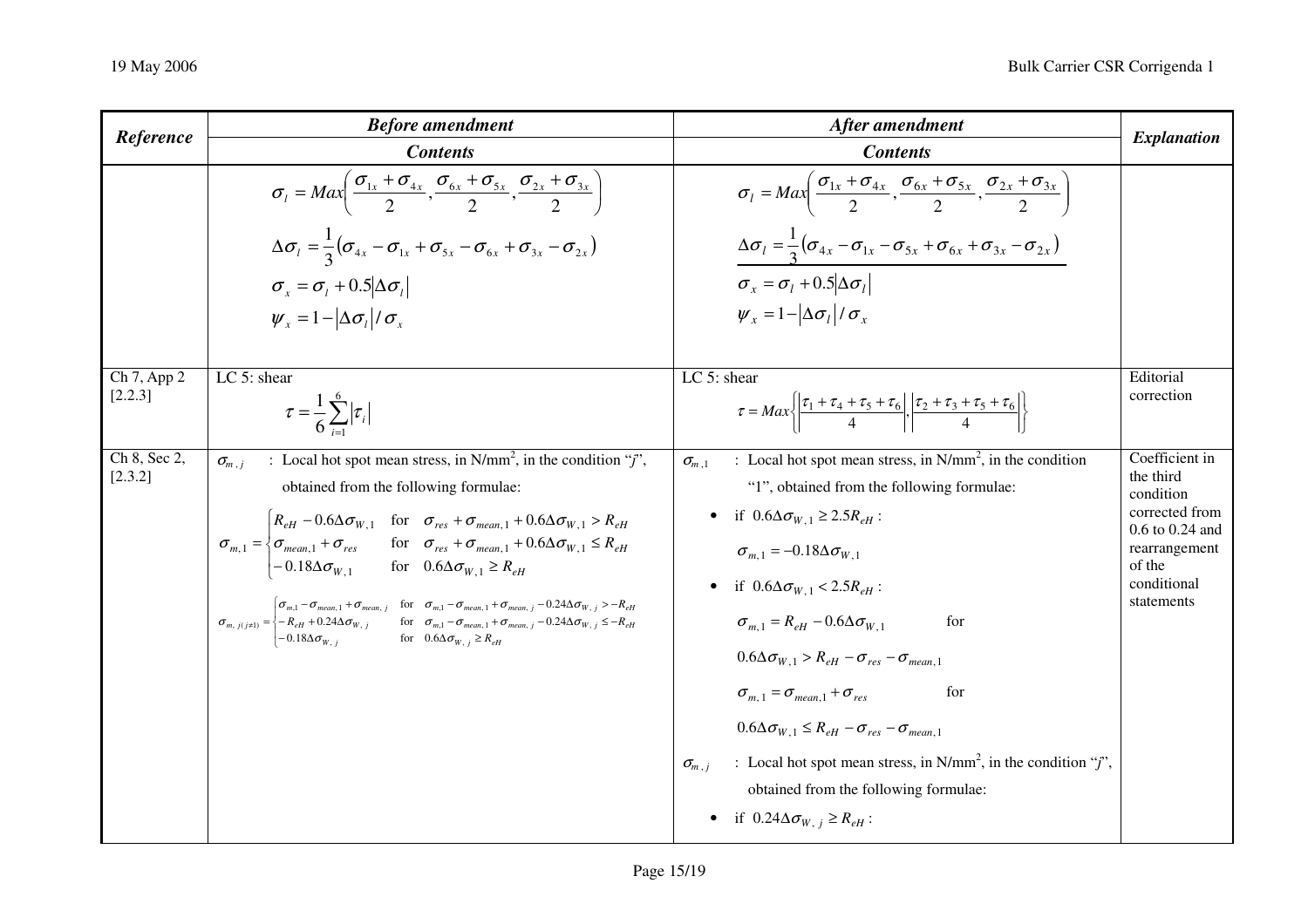| Reference                                  | <b>Before amendment</b>                                                  | After amendment                                                                                                                                                                                                                                                                                                                                                                                                                                            | <b>Explanation</b>                                                     |
|--------------------------------------------|--------------------------------------------------------------------------|------------------------------------------------------------------------------------------------------------------------------------------------------------------------------------------------------------------------------------------------------------------------------------------------------------------------------------------------------------------------------------------------------------------------------------------------------------|------------------------------------------------------------------------|
|                                            | <b>Contents</b>                                                          | <b>Contents</b>                                                                                                                                                                                                                                                                                                                                                                                                                                            |                                                                        |
|                                            |                                                                          | $\sigma_{m, i(i\neq 1)} = -0.18 \Delta \sigma_{W, i}$<br>• if $0.24\Delta\sigma_{W, j} < R_{eH}$ :<br>$\sigma_{m, i(i\neq 1)} = -R_{eH} + 0.24 \Delta \sigma_{W, i}$<br>for<br>$0.24\Delta\sigma_{W, j} > R_{eH} + \sigma_{m,1} - \sigma_{mean,1} + \sigma_{mean, j}$<br>for<br>$\sigma_{m, j(j\neq 1)} = \sigma_{m,1} - \sigma_{mean,1} + \sigma_{mean, j}$<br>$0.24\Delta\sigma_{W, j} \leq R_{eH} + \sigma_{m,1} - \sigma_{mean, 1} + \sigma_{mean, j}$ |                                                                        |
| Ch 8, Sec 3,<br>[3.2.1]                    | .<br>$\sigma_{LW,i1(k)}$ . $\sigma_{LW,i2(k)}$ : As defined in 2.2.1     | .<br>$\sigma_{LW,i1(k)}$ , $\sigma_{LW,i2(k)}$ : As defined in 2.2.1                                                                                                                                                                                                                                                                                                                                                                                       | Line<br>under<br>formula<br>deleted.                                   |
| $\overline{\text{Ch } 9, \text{Sec } 1, }$ | Net thickness, in mm                                                     | Net thickness, in mm                                                                                                                                                                                                                                                                                                                                                                                                                                       | Editorial                                                              |
| Tab 2                                      | Intact conditions<br>$t = 15.8c_a c_r s \sqrt{\frac{p_s + p_w}{0.7R_Y}}$ | Intact conditions<br>$t = 15.8c_a c_r s \sqrt{\frac{p_s + p_w}{0.9R_Y}}$                                                                                                                                                                                                                                                                                                                                                                                   | correction<br>in<br>formulae<br>the<br>for<br>intact<br>conditions and |
|                                            | Bow flare area<br>$t = 15.8c_a c_r s \sqrt{\frac{p_{FB}}{0.7 R_Y}}$      | Bow flare area<br>$t = 15.8c_a c_r s \sqrt{\frac{p_{FB}}{0.9R_Y}}$                                                                                                                                                                                                                                                                                                                                                                                         | bow flare area                                                         |
|                                            | Testing conditions<br>$t = 15.8c_a c_r s \sqrt{\frac{p_T}{1.05R_Y}}$     | Testing conditions<br>$t = 15.8c_a c_r s \sqrt{\frac{p_T}{1.05R_v}}$                                                                                                                                                                                                                                                                                                                                                                                       |                                                                        |
| Ch 9, Sec 1,                               | Formula for net section modulus of stiffeners in bow flare area:         | Formula for net section modulus of stiffeners in bow flare area:                                                                                                                                                                                                                                                                                                                                                                                           | Editorial                                                              |
| Tab <sub>3</sub>                           | $w = \frac{p_{FB} s \ell^2}{0.9 m R_{Y}} 10^3$                           | $w = \frac{p_{FB} s \ell^2}{0.9 m R_{\rm Y}} 10^3$                                                                                                                                                                                                                                                                                                                                                                                                         | correction<br>(comma)                                                  |
| Ch 9, Sec 1,<br>[5.2.1]                    | $t = 15.8 C_a C_r s \sqrt{\frac{C_s P_{SL}}{R_{eH}}}$                    | $t = 15.8 C_a C_r s \sqrt{\frac{C_s p_{SL}}{R_{eH}}}$                                                                                                                                                                                                                                                                                                                                                                                                      | Editorial<br>correction<br>(small letter)                              |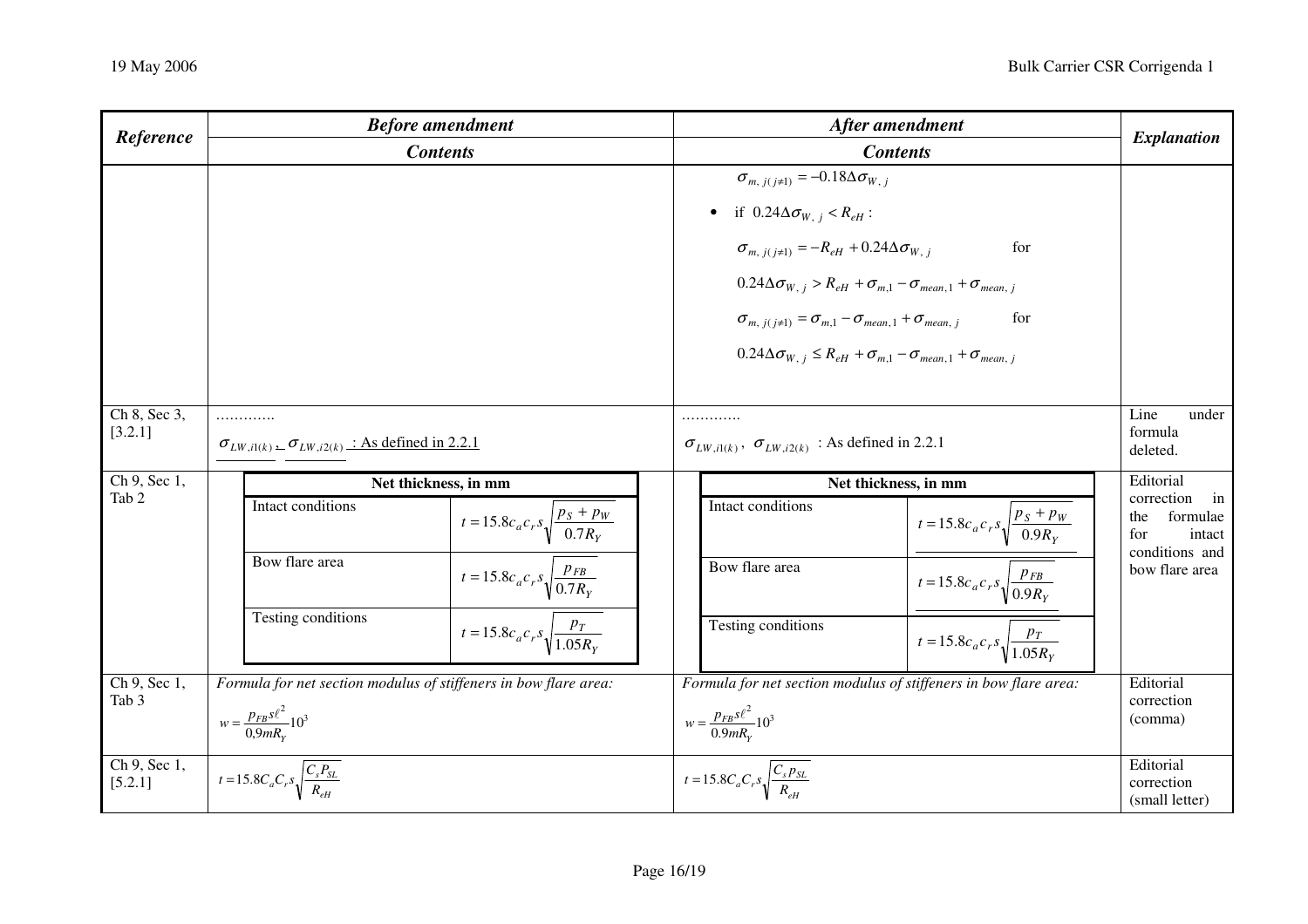| Reference                 | <b>Before amendment</b>                                                   | After amendment                                                             | <b>Explanation</b>                                       |
|---------------------------|---------------------------------------------------------------------------|-----------------------------------------------------------------------------|----------------------------------------------------------|
|                           | <b>Contents</b>                                                           | <b>Contents</b>                                                             |                                                          |
| Ch 9, Sec 1,<br>[5.3.1]   | $w = \frac{C_s P_{SL} s \ell^2}{16 R_{eH}} 10^3$                          | $w = \frac{C_s p_{SL} s \ell^2}{16 R_{eH}} 10^3$                            | Editorial<br>correction<br>(small letter)                |
| Ch 9, Sec 1,<br>[5.3.2]   | $A = \frac{5\sqrt{3}P_{SL} s(\ell - 0.5s)}{R_{eH} \sin \phi}$             | $A = \frac{5\sqrt{3}p_{SL} s(\ell - 0.5s)}{R_{eH} \sin \phi}$               | Editorial<br>correction<br>(small letter)                |
| Ch 9, Sec 1,              | An enclosed forecastle is to be fitted on the freeboard deck.             | An enclosed forecastle is to be fitted on the freeboard deck.               | Correction of                                            |
| [7.1.1]                   | The aft bulkhead of the enclosed forecastle is to be fitted in way or aft | The aft bulkhead of the enclosed forecastle is to be fitted in way or       | cross-reference<br>and correction                        |
|                           | of the forward bulkhead of the foremost hold, as shown in Fig 3.          | aft of the forward bulkhead of the foremost hold, as shown in Fig 2.        | in order<br>to                                           |
|                           |                                                                           | However, if this requirement hinders hatch cover operation, the aft         | comply<br>with<br>IACS UR S28                            |
|                           |                                                                           | bulkhead of forecastle may be fitted forward of the forward bulkhead        | Rev.2<br>Sept.                                           |
|                           |                                                                           | of the foremost cargo hold provided the forecastle length is not less       | 2005                                                     |
|                           |                                                                           | than $7\%$ of ship length for freeboard as specified in Ch 1, Sec 4,        |                                                          |
|                           |                                                                           | [3.2] abaft the fore side of stem.                                          |                                                          |
| Ch 9, Sec 2,              | Net thickness, in mm                                                      | Net thickness, in mm                                                        | Editorial                                                |
| Tab 2                     | Intact conditions<br>$t = 15.8c_a c_r s \sqrt{\frac{p_s + p_w}{0.7R_Y}}$  | Intact conditions<br>$t = 15.8c_a c_r s \sqrt{\frac{p_s + p_w}{0.9R_Y}}$    | correction in<br>the formula for<br>intact<br>conditions |
|                           | Testing conditions<br>$t = 15.8c_a c_r s_v \sqrt{\frac{p_T}{1.05R_Y}}$    | <b>Testing conditions</b><br>$t = 15.8c_a c_r s \sqrt{\frac{p_T}{1.05R_Y}}$ |                                                          |
| Ch $9,$ Sec $5,$          | Hold accesses located on the weather deck are to be provided with         | Hold accesses located on the weather deck are to be provided with           | Editorial                                                |
| [2.4.3]                   | watertight metallic hatch covers, unless they are protected by a closed   | weathertight metallic hatch covers, unless they are protected by a          | correction                                               |
|                           | superstructure. The same applies to accesses located on the forecastle    | closed superstructure. The same applies to accesses located on the          |                                                          |
|                           | deck and leading directly to a dry cargo hold through a trunk.            | forecastle deck and leading directly to a dry cargo hold through a          |                                                          |
|                           |                                                                           | trunk.                                                                      |                                                          |
| $Ch$ 9, Sec 5,<br>[4.1.3] | If applicable, the still water and wave lateral pressures are             | If applicable, the static and dynamic lateral pressures are                 | Editorial<br>correction                                  |
| Ch $9,$ Sec 5,            | The wave lateral pressure to be considered as acting on each hatch        | The wave lateral pressure to be considered as acting on each hatch          | Editorial                                                |
| [4.2.1]                   | rest is to be experiented at a point located.                             | red is to be experienced at a point logar advised                           | correction                                               |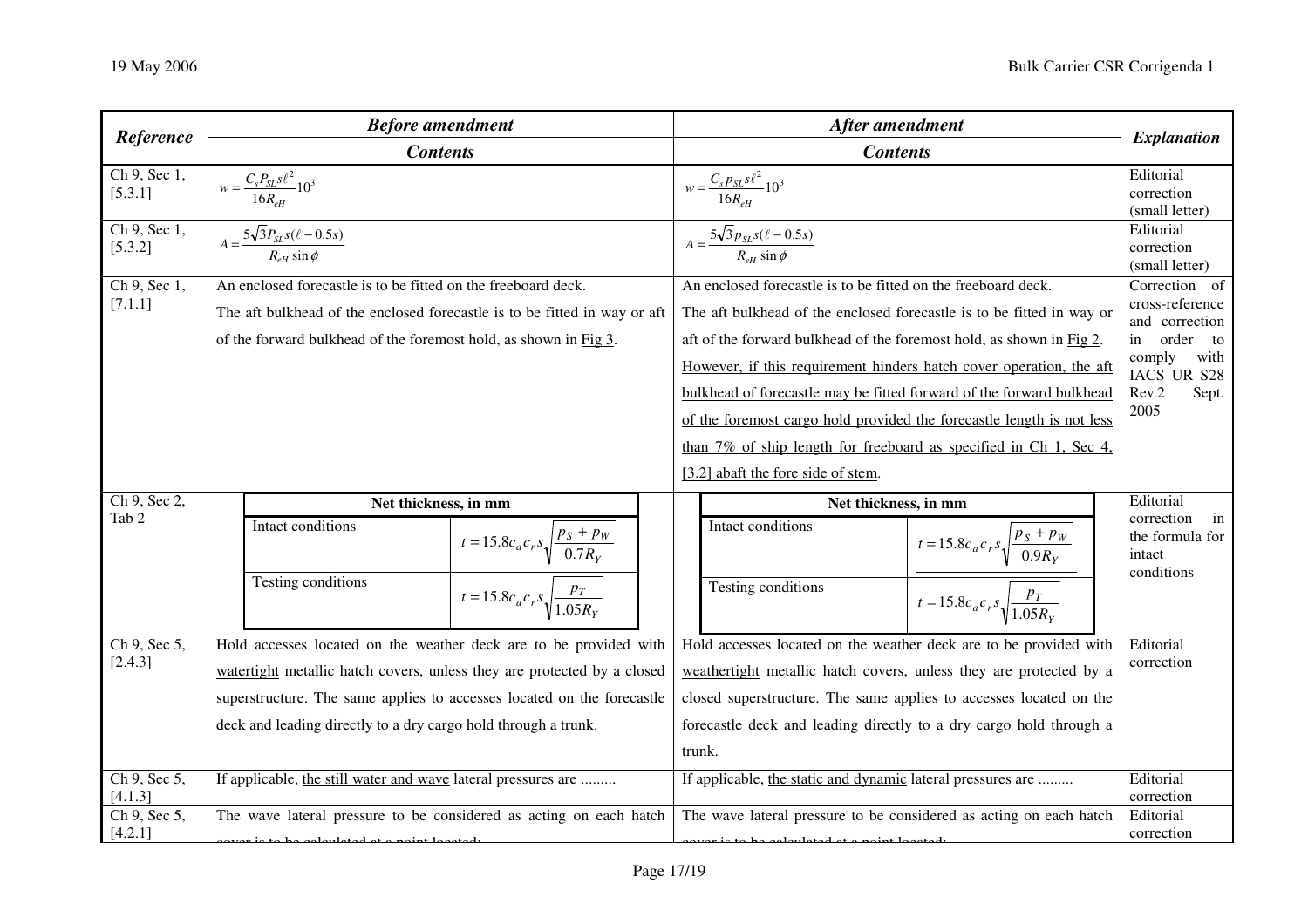| Reference               | <b>Before amendment</b>                                                     | After amendment                                                             | <b>Explanation</b>                                |
|-------------------------|-----------------------------------------------------------------------------|-----------------------------------------------------------------------------|---------------------------------------------------|
|                         | <b>Contents</b>                                                             | <b>Contents</b>                                                             |                                                   |
|                         | cover is to be calculated at a point located:                               | cover is to be calculated at a point located:                               |                                                   |
|                         | • longitudinally, at the hatch cover mid-length                             | • longitudinally, at the hatch cover mid-length                             |                                                   |
|                         | • transversely, on the longitudinal plane of symmetry of the ship           | • transversely, on the longitudinal plane of symmetry of the                |                                                   |
|                         | • vertically, at the top of the hatch coaming.                              | ship                                                                        |                                                   |
|                         |                                                                             | vertically, at the top of the hatch cover.                                  |                                                   |
| Ch 9, Sec 5,<br>[6.3.2] | $w = 1.21 \frac{p_c s l^2 10^3}{\sqrt{1 - (v^2 - 1)}$<br>$mc_p R_{eH}$      | $w = 1.21 \frac{p_{C} s \ell^2 10^3}{m c_p R_{eH}}$                         | Editorial<br>correction<br>$(l \text{ to } \ell)$ |
| Ch 9, Sec 6,            | Coefficient which accounts for the absence of sheer, if<br>$c_{SH}$ :       | Coefficient which accounts for the absence of sheer, if<br>$C_{SH}$ :       | Editorial                                         |
| [5.4.2]                 | applicable, to be taken equal to:                                           | applicable, to be taken equal to:                                           | correction                                        |
|                         | $c_{SH}$ = 1.0 in the case of standard sheer or sheer greater than standard | $C_{SH}$ = 1.0 in the case of standard sheer or sheer greater than standard |                                                   |
|                         | sheer                                                                       | sheer                                                                       |                                                   |
|                         | $\mathbf{c}_{SH}$ = 1.5 in the case of no sheer                             | $C_{SH}$ = 1.5 in the case of no sheer                                      |                                                   |
|                         |                                                                             |                                                                             |                                                   |
| Ch 10, Sec 1,           | $t = plate$ thickness in accordance with Section 14, E.3.1 [mm]             | $t =$ thickness of rudder plating, in mm                                    | Editorial                                         |
| Fig20<br>Ch 10, Sec 2,  | .                                                                           | .                                                                           | correction<br>Editorial                           |
| [2.1.1]                 | Bulwarks are to be aligned with the beams located below or are to be        | Stay and brackets of bulwarks are to be aligned with the beams              | corrections                                       |
|                         | connected to them by means of local transverse stiffeners.                  | located below or are to be connected to them by means of local              |                                                   |
|                         | As an alternative, the lower end of the stay may be supported by a          | transverse stiffeners.                                                      |                                                   |
|                         | longitudinal stiffener.                                                     | As an alternative, the lower end of the stay and bracket may be             |                                                   |
|                         |                                                                             | supported by a longitudinal stiffener.                                      |                                                   |
|                         |                                                                             |                                                                             |                                                   |
| Ch 10, Sec 3,           | A windlass brake is to be provided having sufficient capacity to stop the   | A windlass brake is to be provided having sufficient capacity to stop       | Editorial                                         |
| [3.7.6]                 | anchor and chain cable when paying out the latter with safety, in the       | the anchor and chain cable when paying out the latter with safety, in       | correction                                        |